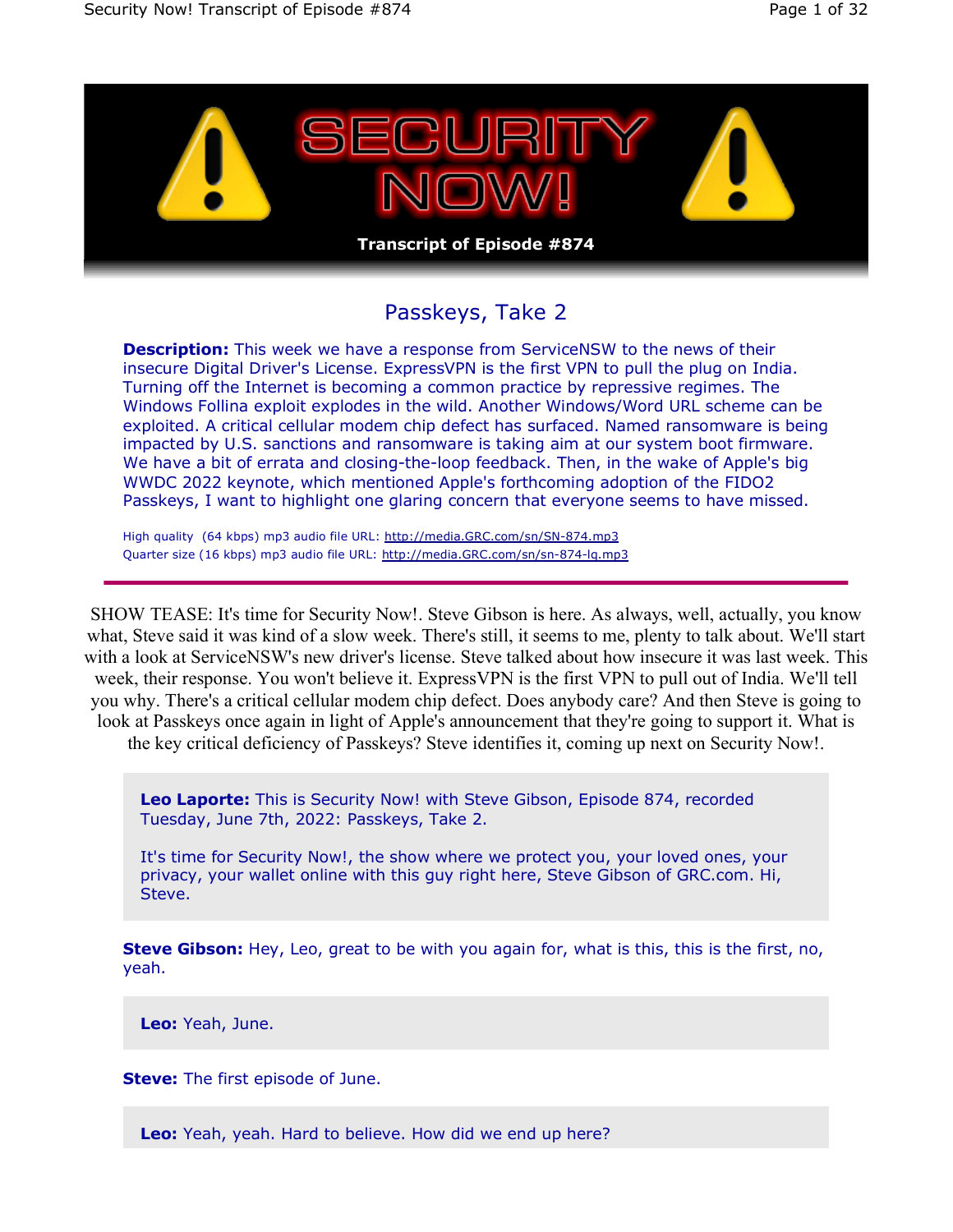**Steve:** First episode of June. I know. I know. So I, along with you and Mikah, watched and enjoyed yesterday's Worldwide Developer Conference Keynote. And I saw in passing their mention of Passkeys. And something occurred to me that I hadn't thought about before. And I initially put it in "Miscellany" because it just - it didn't seem that big a deal. But the more I thought about it and wrote about it, the more I realized that there might be something significant that we're just all kind of glossing over while we're rejoicing about Apple, Google, and Microsoft adopting this technology. So, and it was kind of a slow week, which doesn't happen that often in security.

**Leo:** Woohoo.

**Steve:** Yeah.

**Leo:** This is the only show where we celebrate slow weeks.

**Steve:** And so I was sort of thinking, well, I don't want to talk about that. I don't want to talk about that. Don't want to talk about that. So we have things to talk about. We're going to talk about the response that Service New South Wales provided about - their response to all of the news which we covered last week of their very insecure, apparently hard-to-spoof, so they said, Digital Driver's License.

ExpressVPN is the first VPN to pull the plug on India. We're going to talk about that.

**Leo:** Our sponsor, yeah.

**Steve:** Yeah. Also turning off the Internet has turned out to become a common practice among some repressive regimes.

**Leo:** Oh, yeah.

**Steve:** For an interesting reason. The Windows Follina exploit - Follina, Italy, we talked about that. It has exploded into the wild, not surprisingly.

**Leo:** Oh.

**Steve:** Yeah. And there's another Windows/Word URL scheme which has been uncovered, which can be exploited. We've got a critical cellular modem chip defect which has surfaced. And maybe I'm the only one who's not worried about it. We'll see. Also we've got an interesting consequence of U.S. sanctions which is that named ransomware is being impacted as a consequence. And also in a separate story, ransomware is beginning - we have, as a consequence of these Conti leaks, we learned that some new development in the ransomware sphere is taking aim at our systems' boot firmware, the UEFI.

**Leo:** Uh-oh. Uh-oh.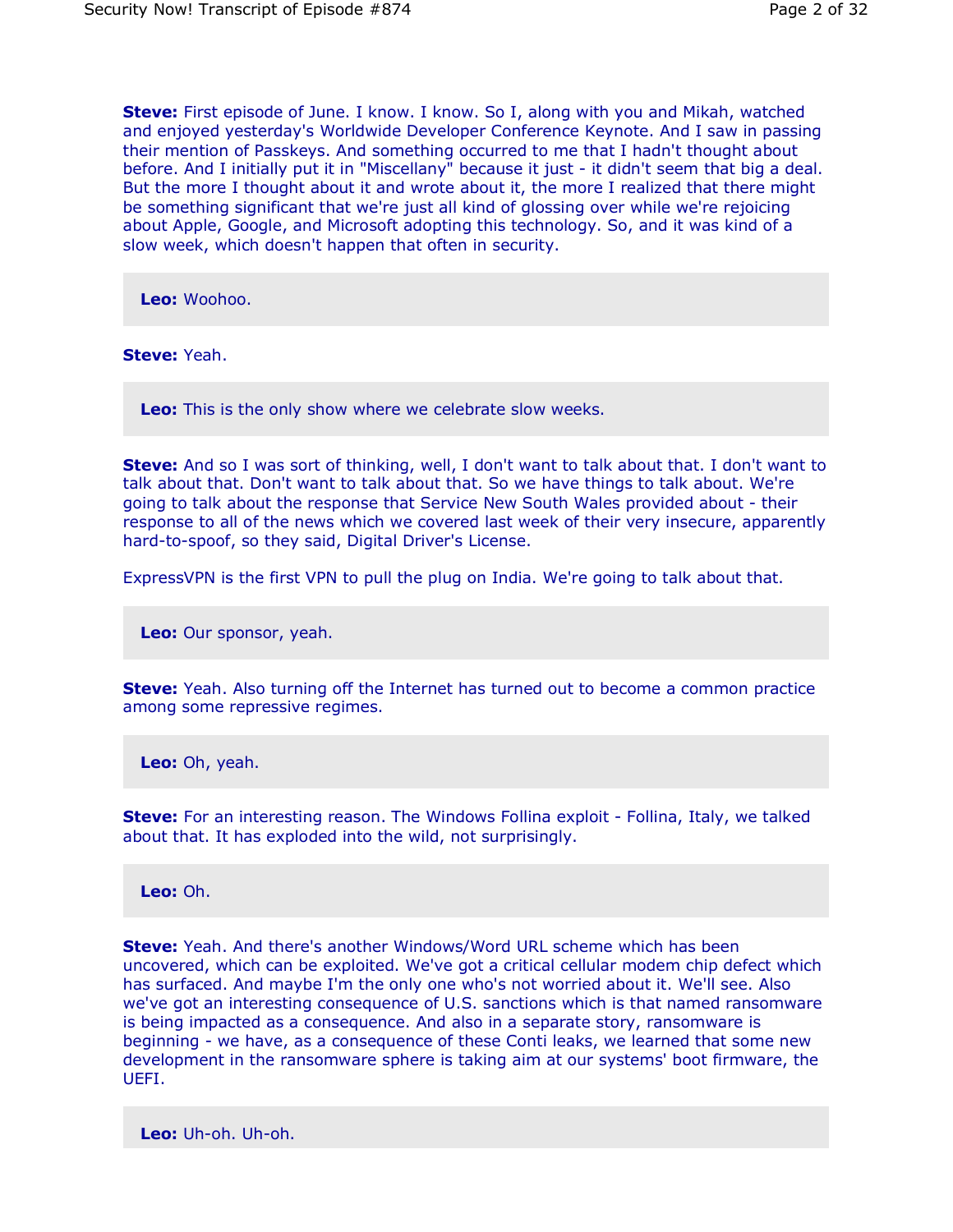**Steve:** Which is not where we want them going next. But they're going to. We've got a bit of errata and a bit of closing-the-loop feedback. Then we're going to talk about - I titled today's podcast "Passkeys, Take 2" because four weeks ago it was the title of the podcast, and I need a little bit of follow-up.

**Leo:** Oh, good.

**Steve:** That I think all of our listeners will find very interesting.

**Leo:** Yeah, I'm looking forward to that. One of our listeners, Redacted in the chatroom, has noted that on your show notes, at least on the Mac, the Mac interprets this number 874 for 06-07-22 as a phone number. And I don't know what'll happen if I dial it, but I don't think I will. I just thought that was kind of interesting.

**Steve:** That is interesting.

**Leo:** Yes. I'd never noticed that before. Thank you, Redacted. I don't know what country code that is.

**Steve:** I have noticed, and I've never asked you about this, I've noticed that sometimes, on my Pad at least, Safari doesn't show the symbols that other browsers show. They've got the little missing icon squares. Like, why? Is this hard?

**Leo:** It's a font thing, Steve.

**Steve:** Oh, okay.

**Leo:** Yeah, I think that whatever font you're using there, it doesn't have those Unicode characters. I think honestly by now every font should have - but you know there's potentially, I think, 65,000 Unicode characters.

**Steve:** That's true.

**Leo:** I mean, it's just such a large number, you don't want to put that all in a font set. So occasionally some Wingdings get turned into squares.

**Steve:** You'd need to have the add-on ROM if you put that...

**Leo:** Yeah, no kidding. Every font's 100MB.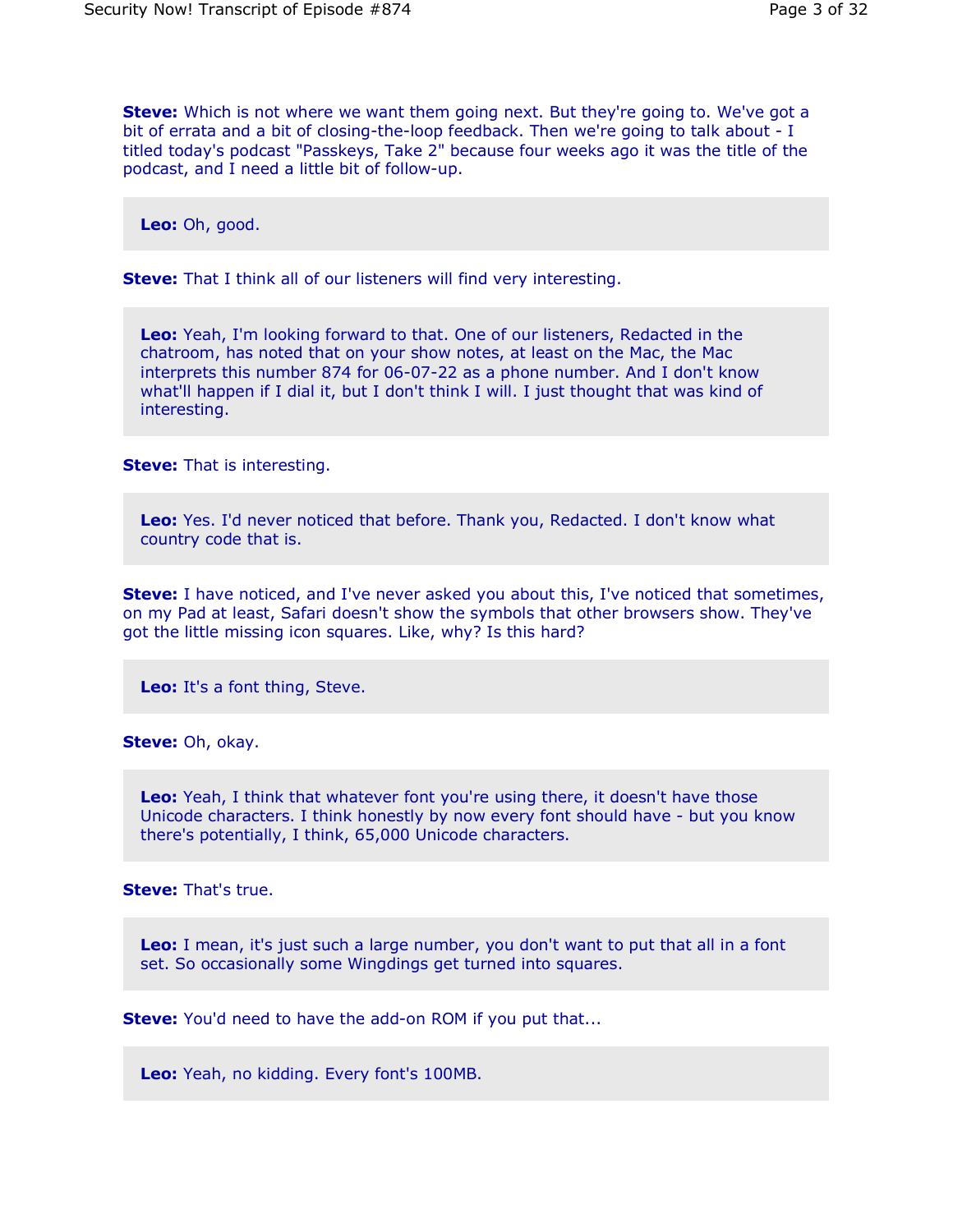**Steve:** Yeah. So this one, this is not high-brow, but it's just a fun little ditty. So the caption on this picture reads: "I don't get it. We keep changing the password, and we still have a leak." And the picture is two people standing in front of a corporate bulletin board where in 48-point type it says: "Today's security access code: 55523." And again, yes, yeah, wonder where that leak could possibly be occurring. That's a mystery.

Anyway, okay. So in a follow-up to the quite unflattering coverage the tech press, including this podcast, gave to the New South Wales ridiculously insecure Digital Driver's License, someone over at ServiceNSW was told that they needed to offer a rebuttal. So here's the official reply from ServiceNSW. Starts out: "This issue" - and, like, which issue? Like take your pick. "This issue is known and does not pose a risk to customer information." Okay. "The blogger has manipulated their own Digital Driver's License information on their local device."

**Leo:** Yeah.

**Steve:** Uh-huh. Right?

**Leo:** Yeah.

**Steve:** "No other customer data or data source has been compromised."

**Leo:** Oh, they thought it was a breach or something.

**Steve:** Well, okay.

**Leo:** Completely misunderstood it, yeah.

**Steve:** Yeah. Maybe. "It also does not pose any risk in regard to unauthorized access or changes to backend systems such as DRIVES." And of course no one ever said it did. But it's good that it doesn't. Then they said: "Importantly, if the tampered license was scanned by police, the real-time check used by NSW Police" - and they said "scanning mobipol" - "would show the correct personal information as it calls on DRIVES." So DRIVES is apparently the name of their backend database system.

**Leo:** Oh, you mean like a physical driver's license.

**Steve:** Yeah.

**Leo:** Well, I'm glad we did this.

**Steve:** Oh. Then they said: "Upon scanning the license it would be clear to law enforcement that it has been tampered with." Right, since nothing that's being displayed can be trusted. So the offline aspect of this is apparently not very useful.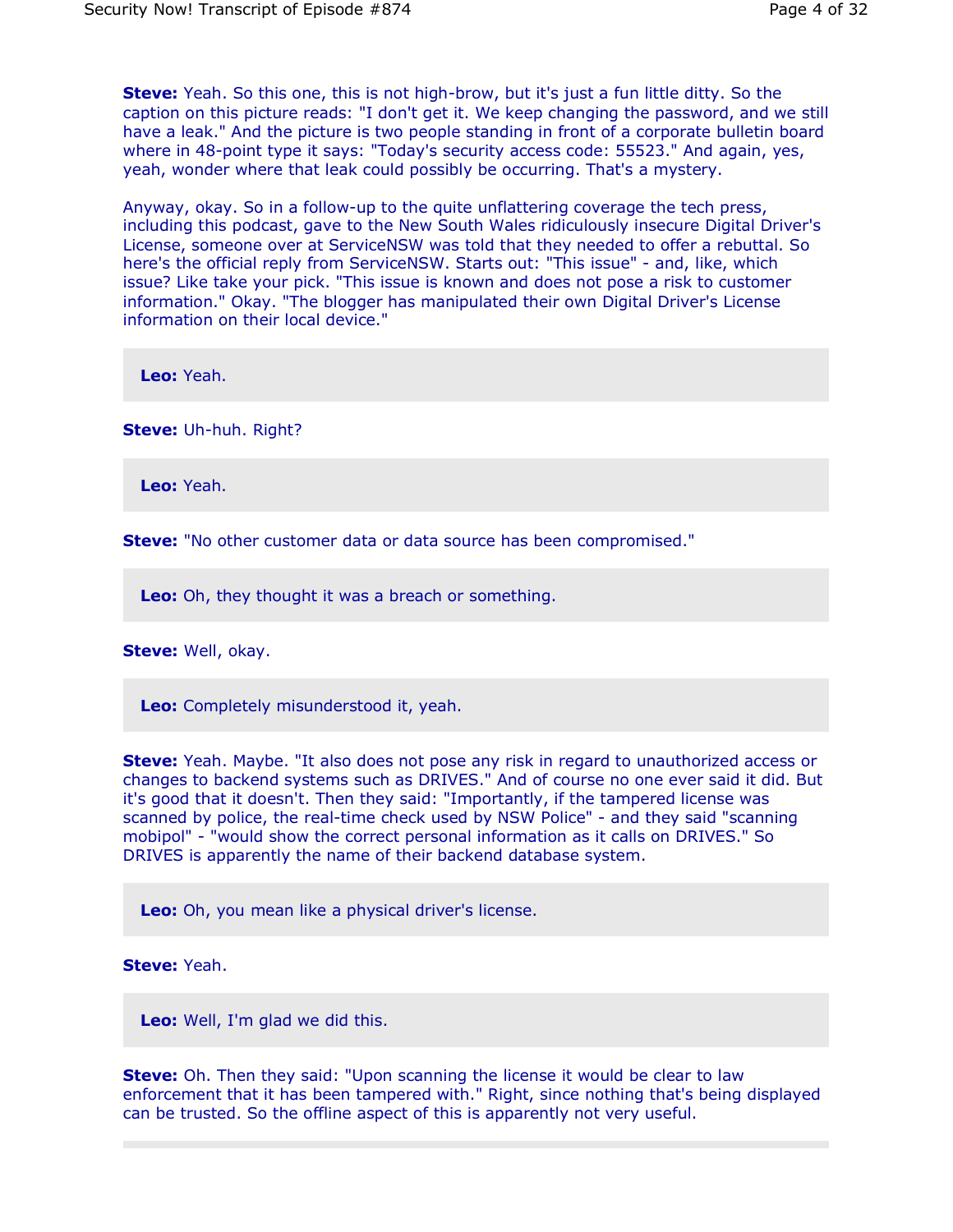**Leo:** So they're basically saying, well, just don't trust it. Okay.

**Steve:** Oh, but Leo, here's the kicker.

**Leo:** Oh.

**Steve:** "Altering the DDL is against the law."

**Leo:** Oh, no. No one would do that.

**Steve:** No one.

**Leo:** Lot of law-abiding people there.

**Steve:** And so it's kind of like a fake ID, which I would imagine is also against the law. But no one's ever used one of those. Finally, the DDL has been, fortunately, "independently assessed by cyber specialists and is more secure than the plastic card."

**Leo:** [Buzzer sound]

**Steve:** Exactly. Like, okay, were these by chance the same cyber specialists who came up with the system's design in the first place?

**Leo:** Yeah, yeah. Our geeks tell us it's safe.

**Steve:** And really, what does "more secure than the plastic card" mean? How can the security of a physical card be compared against a software solution? After all, everyone always says that all software has bugs. A physical card doesn't have software bugs. Seems like that might be more secure. And of course we talked last week about the difficulty of acquiring the paper and the printer, and apparently it's got some multilayer laminated sandwich with a different color so you look at the side of the card, and you see a little orange stripe or something.

Anyway, at least now we know why nothing happened three years ago, back in 2019, when the egregious and completely avoidable problems with this system were first publicly displayed. ServiceNSW apparently employed the now-famous "These are not the droids you're looking for" diversion by claiming that "The DDL system is working exactly the way we intended, and you all just don't understand why this is what we want."

**Leo:** That is such a cover-your-ass response. Unbelievable. Unbelievable.

**Steve:** Really. It really is. Yeah. Well, you know, government here to help you.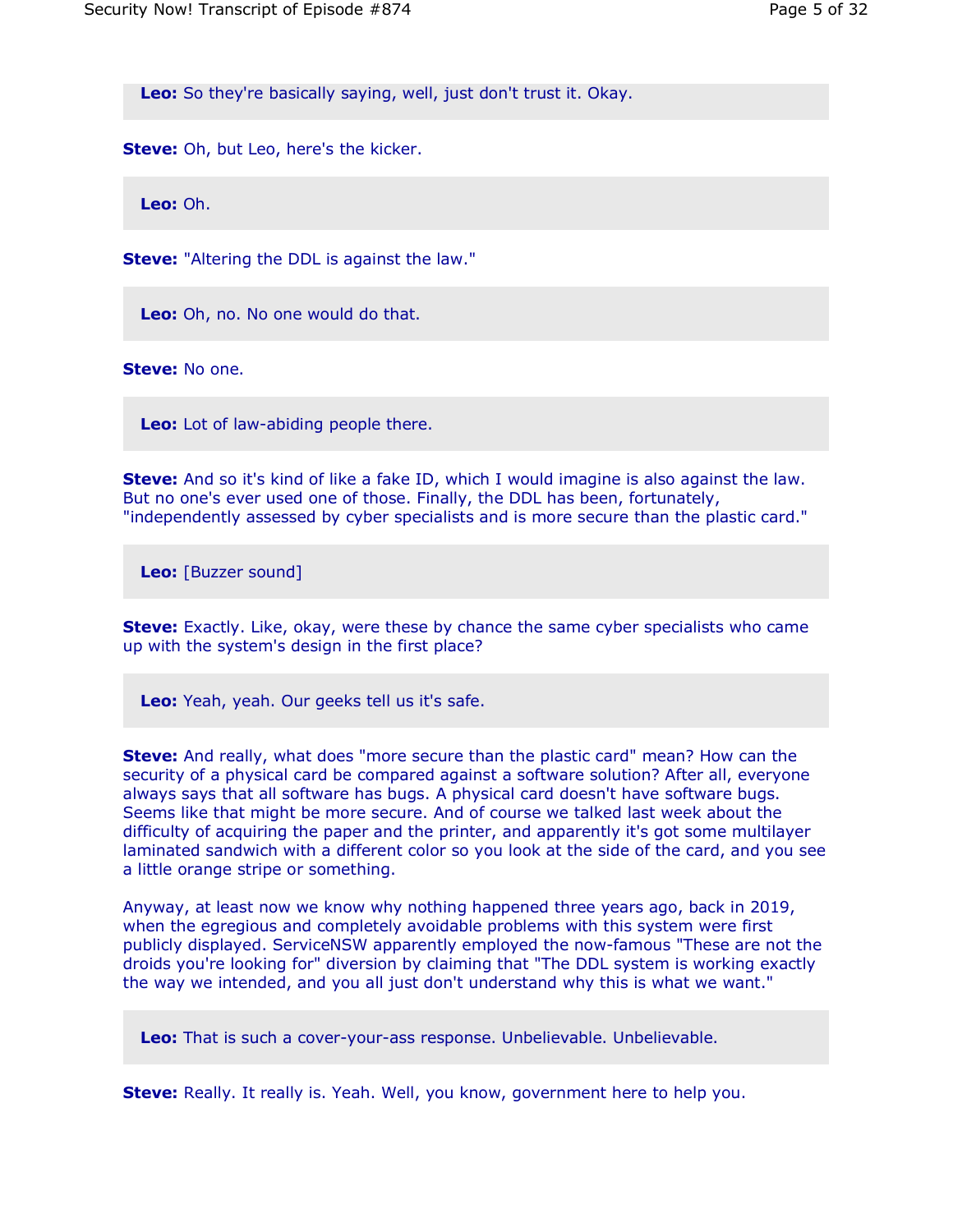Okay. ExpressVPN, as you reminded our listeners, a sponsor of the TWiT network, last Thursday announced that it would be removing all of its India-based VPN servers in response to a new cybersecurity directive issued by the Indian CERT, the Indian Computer Emergency Response Team. However, that doesn't necessarily mean, they said, that users of ExpressVPN will be out of luck.

ExpressVPN wrote that: "Rest assured our users will still be able to connect to VPN servers that will give them Indian IP addresses and allow them to access the Internet as if they were located in India."

**Leo:** Oh. How do they - I guess the pool of its - that's interesting. Yeah.

**Steve:** That's interesting, yeah. As long as you are able to route those IPs...

**Leo:** You could put a router there, not a server.

**Steve:** ...to somewhere else; right.

**Leo:** Yeah, there you go, yeah.

**Steve:** Right. So they said: "These 'virtual' India servers will instead be physically located in Singapore and in the U.K."

Okay, so what happened? CERT-India will be enforcing new controversial data retention requirements that are set to come into effect three weeks from today, on June 27th. These new rules require VPN service providers to store subscribers' real names, contact details, and IP addresses assigned to them for at least five years. India's CERT stated that the user data being logged will only be requested for the purposes of "cyber incident response" - which of course could be anything - "protective and preventive actions related to cyber incidents."

So India's CERT, after I'm sure a lot of pushback, they clarified that this rule does not apply to corporate and enterprise VPN solutions, and they're only aimed at those operators who provide proxy-like services to "general Internet subscribers/users." In other words, to any and all VPN service providers.

In their statement, ExpressVPN said: "The new data law, intended to fight cybercrime, is incompatible with the purpose of VPNs, which are designed to keep users' online activity private. The law is also overreaching and so broad as to open up the window for potential abuse."

And in addition to the new rules, which are called Cyber Security Directions, they also require firms to report incidents of security lapses such as data breaches and ransomware attacks within six hours of noticing them. I think in the U.S., what was it, 72? So six hours in India. India's move has not only sparked privacy concerns, but has been criticized as ambiguous and overly broad, with many pointing out a lack of clarity on the scope of incidents that come under purview of this upcoming directive.

In a statement, the Internet Freedom Foundation said: "Such excessive requirements for collecting and handing over data will not just impact VPN service providers but VPN users as well, harming their individual liberty and privacy. In the absence of sufficient oversight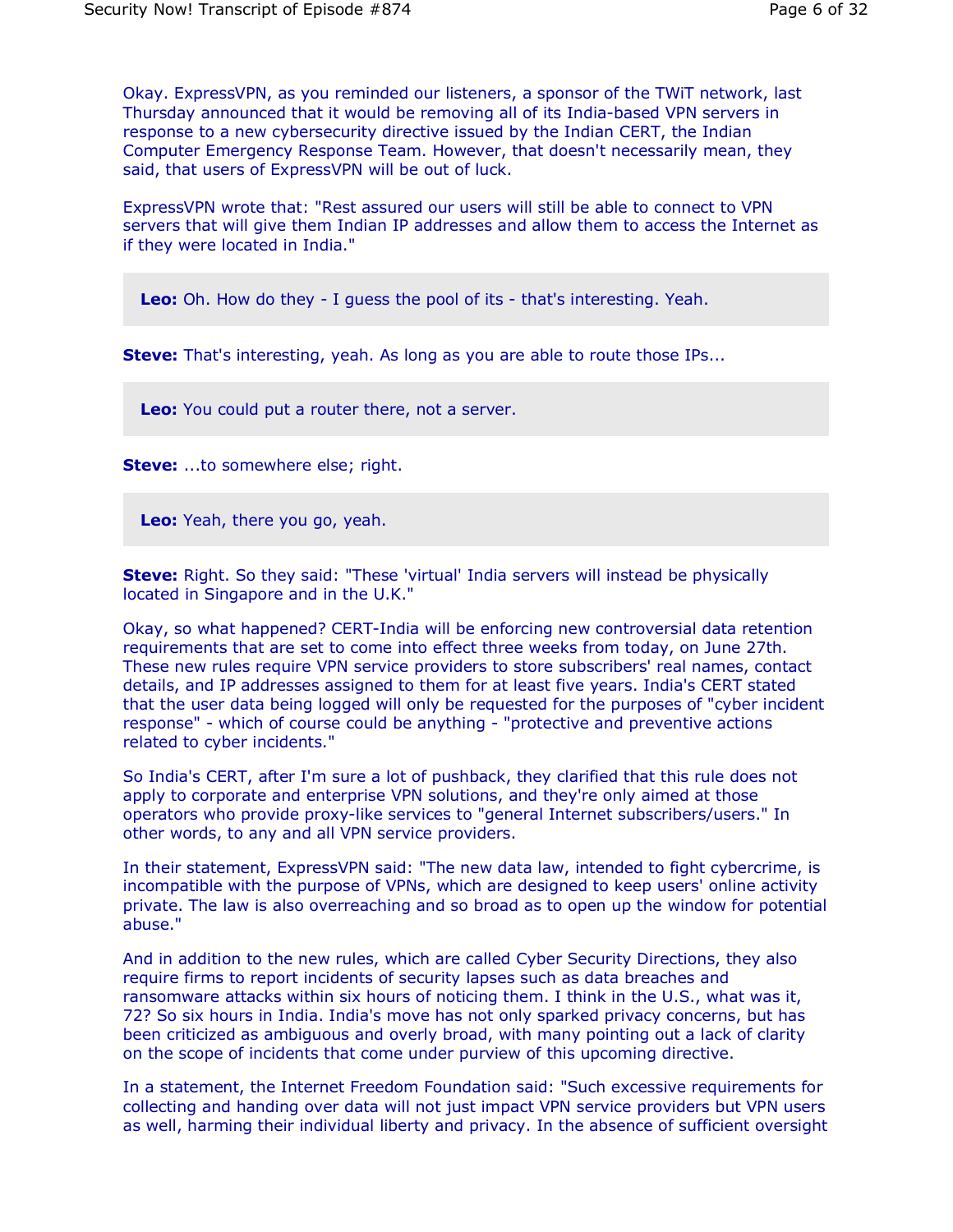and a data protection framework to protect against misuse, such requirements have the potential to enable mass surveillance." Which has got to be what's actually going on here.

And unfortunately, this feels more like the future which we're heading toward than the past we are receding from, or that is receding from us. Governments are increasingly becoming uncomfortable with the idea of having no means to surveil their citizens and others who reside within their borders. So the great decryption debate is far from over.

And speaking of pulling the plug, what do Algeria, Iraq, Jordan, Sudan, India, and Syria all have in common? Their governments have reacted to out-of-control cheating on tests by high school students by completely shutting down their national Internet service during the period of time that tests are being taken.

**Leo:** What? Oh, go try that here. Holy moly. Oh, my god.

**Steve:** I know. I was thinking the same thing, Leo. Can you imagine? It must be, although I don't think it is really, but you'd have to imagine that those countries' use of the Internet is sort of circumstantial, or not core. As you said, you could not do that in the United States.

**Leo:** No.

**Steve:** But anyway, so the most recent instance of this occurred last week - two, actually - and this week in Syria, which scheduled a series of four planned outages, each lasting 3.5 hours. The first two occurred, as I said, last week; and the next two, actually one is set for today and one on the 12th. The outages are performed via BGP by removing Syria's routing from the global Internet.

**Leo:** Wow, that's one way to stop cheating. Holy cow.

**Steve:** Thus cutting it off completely from the rest of the world.

**Leo:** That's mind-boggling.

**Steve:** It is. In this day and age, Leo, I mean, and that's why you think that the only way it could be possible would be that it's just, like, Syria doesn't depend on the Internet to the degree that we do. But how can that be? Anyway, prior to Syria implementing these exam blackouts, which began in 2016, it turns out, I mean, this actually was a problem. Test questions would begin appearing on social media sites 30 to 60 minutes before each exam, thus allowing cheating students to circulate correct answers and compromise the integrity of the tests. So now, as hundreds of thousands of Syrian high school students sit to take their national exams, Syria is taking the extreme proctoring measure of shutting down national Internet access. Wow.

The pressure on Syrian students is great since their performance on these standardized tests largely determines what higher education options they will have access to, which in turn largely controls their economic futures. Doug Madory, the Director of Internet Analysis at Kentik, said: "The stakes for the exams are so high that there's an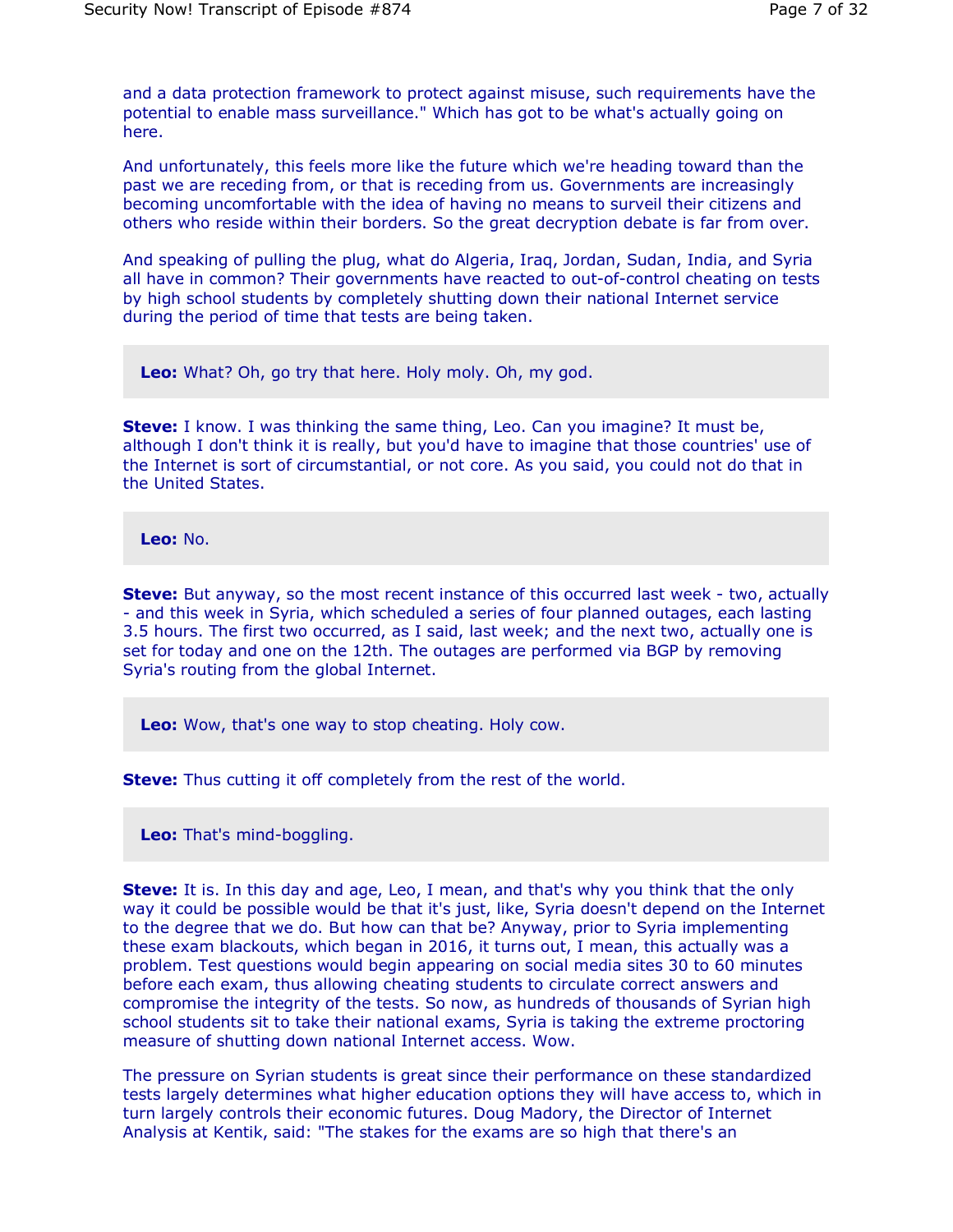assumption that everyone is cheating." So the exam blackouts operate in Syria both by blocking, well, actually if you pull out BGP, you know, hardwired and mobile Internet access, in the hours before the exams, as paper tests are printed and physically distributed across the country. So in order to minimize leakage, they already, like, print, I mean, the ink is still wet on these things when the students get them, in order to keep them from escaping. And they went one step further and just pulled their BGP routing from the Internet.

And as I said, this strategy is not only being used in Syria. Iraq previously drew criticism from digital human rights groups for ordering local Internet providers to shut down during school exams in the summer of 2015. The academic-related Internet shutdowns have been reported in India, as well. And last year more than 25 million people faced a mobile Internet shutdown in the Indian state of Rajasthan during a local teacher eligibility exam. So I guess even the teachers were cheating.

**Leo:** Well, that's what happens when you have these high-stakes exams.

## **Steve:** Yes.

**Leo:** I mean, France does this. A lot of countries do this. They're all at the same time on the same day countrywide, which is why they can shut down the whole country.

## **Steve:** Right.

**Leo:** But, I mean, I guess there's an agreement among the citizenry that this is important. We're going to do this right.

**Steve:** We're just all going to, you know, bite the bullet.

**Leo:** That's pretty wild. Wow.

**Steve:** Wow. So "Follina," I just love that name, is under active exploitation. So under the heading of "Well, that didn't take long," we have last week's Microsoft mess which Kevin Beaumont named "Follina," as we know, after the area code of Follina, Italy, which appeared in one of the exploit documents. And recall that this is the ms-msdt:// protocol vulnerability that was being abused through Office, all versions of Office. And by using an RTF extension on the file, you were bypassing the protected viewing mode. So it's now under widespread and quite aggressive attempts of abuse.

A most likely Chinese state-aligned threat actor has been observed attempting to exploit this Follina vulnerability, targeting target government entities in Europe and in the U.S. The enterprise security firm Proofpoint, I think they're Israeli-based, said it blocked attempts at exploiting this remote code execution flaw being tracked as CVE-2022- 30190, with a CVSS of 7.8, no fewer than 1,000 phishing messages containing a lure document which were sent to targets. Proofpoint said: "This campaign masqueraded as a salary increase and utilized an RTF with the exploit payload downloaded from the IP 45.76.53.253."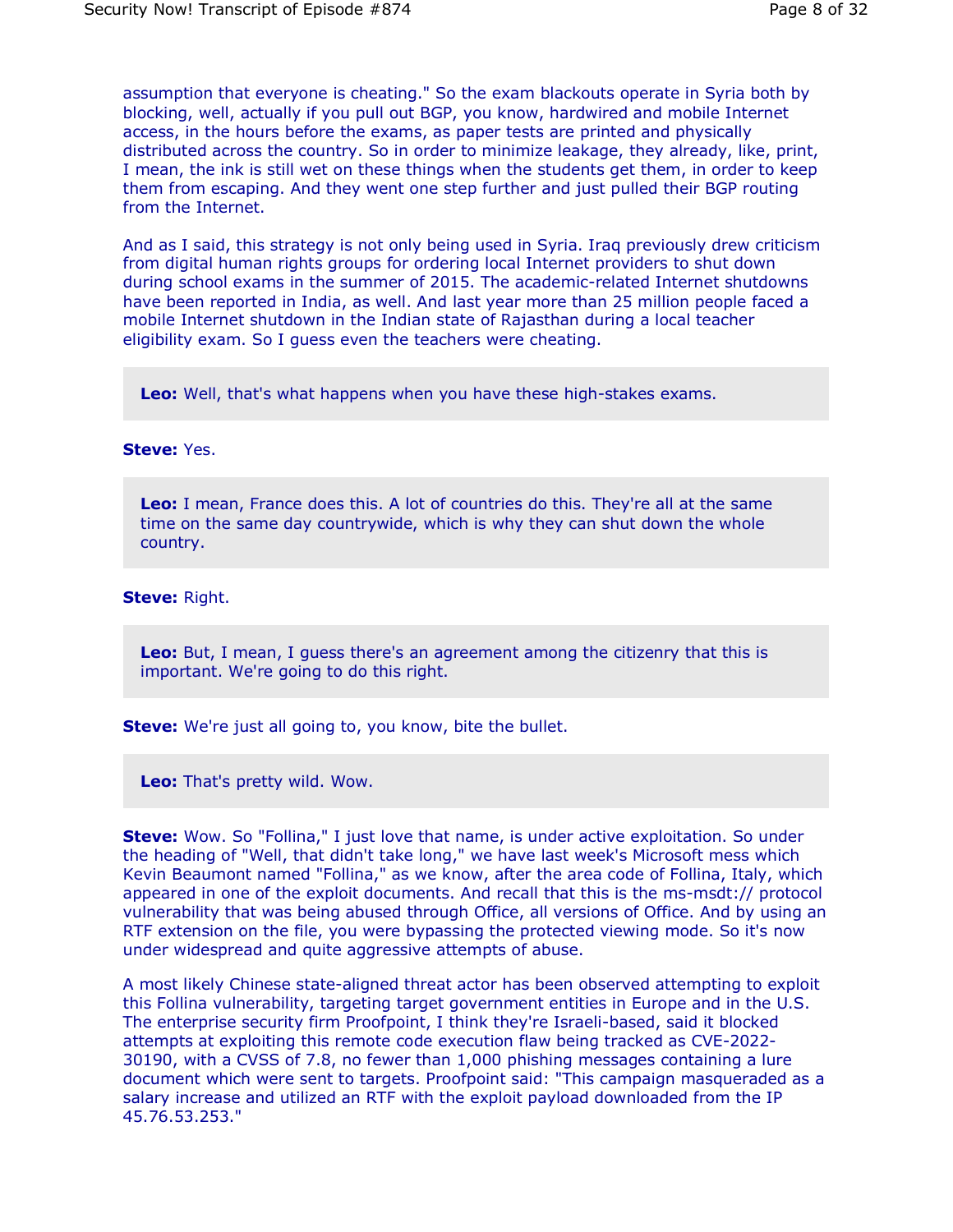The attack payload is a Base64-encoded PowerShell script which functions as a downloader to retrieve a second PowerShell script from a remote server named "sellernotification.live." The second expanded script checks for the presence of virtualization because, you know, that's one of the ways that these scripts are analyzed is they're stuck in a VM in order not to get, you know, in order to create containment. So now increasingly scripts and malware are checking to see whether they're being run under virtualization, in which case they don't do anything bad. So it checks for virtualization, steals information from local browsers - and in the write-up of this there was a list of like all of the passwords that this thing attempts to exfiltrate from every browser that we know about - and also mail clients and file services. It conducts local machine reconnaissance and then zips it all for exfiltration back to IP address 45.77.156.179.

The phishing campaign has not been linked to a previously known group, but Proofpoint said that given the specificity of the targeting and the PowerShell payload, it has wideranging reconnaissance capabilities. They didn't think it was an amateur. They believed it to be mounted by a nation-state-level actor. The vulnerability, as we know from Microsoft, remains unpatched, with Microsoft urging customers, I guess who ask, they're not being proactive, to disable the protocol to prevent the attack vector.

And in the absence of a security update, the great guys over at 0patch, you know, numeral 0patch.com, have released one of their unofficial micropatches to block the ongoing attacks against Windows systems. Let's see. We're the first Tuesday of the month. So next Tuesday the 14th hopefully we're going to see that this thing gets updated and fixed. 0patch's founder Mitja Kolsek said: "It doesn't matter which version of Office you have installed, or if you have Office installed at all. The vulnerability could also be exploited through other attack vectors."

Proofpoint said that the extensive reconnaissance conducted by the second PowerShell script demonstrates an actor interested in a large variety of software on a target's computer. So this, coupled with the tight targeting of European and local U.S. governments, led them to suspect a campaign that has a state-aligned source.

And as we sign off from this follow-up, let's all remember that, as I noted last week when this nightmare began, it was the middle of April, about a month and a half ago, when this was responsibly reported by a credible security research group as being at the time, mid-April, under active exploitation. The report was made to Microsoft's Security Response Center. The group providing the report provided a copy of the in-the-wild, real-world Microsoft Office document which demonstrated the nature of the exploit. But because the exploit didn't immediately reproduce itself and fall at the feet of the Microsoft MSRC guy, he just blew it off, saying it wasn't a security problem. Well, it certainly is now. And a different Windows URL schema can be abused. Leo, I'm going to take a sip of water.

**Leo:** Okay.

**Steve:** Let's tell our listeners how we're here listening to this.

**Leo:** Okay.

**Steve:** Last week, I opened our coverage of the latest Microsoft mess by stating: "We have a new, head-buried-in-the-sand, quite pervasive Microsoft Office zero-day remote code execution vulnerability which is now being used in attacks." And of course I was referring to the issue we were just talking about, which has now since then exploded in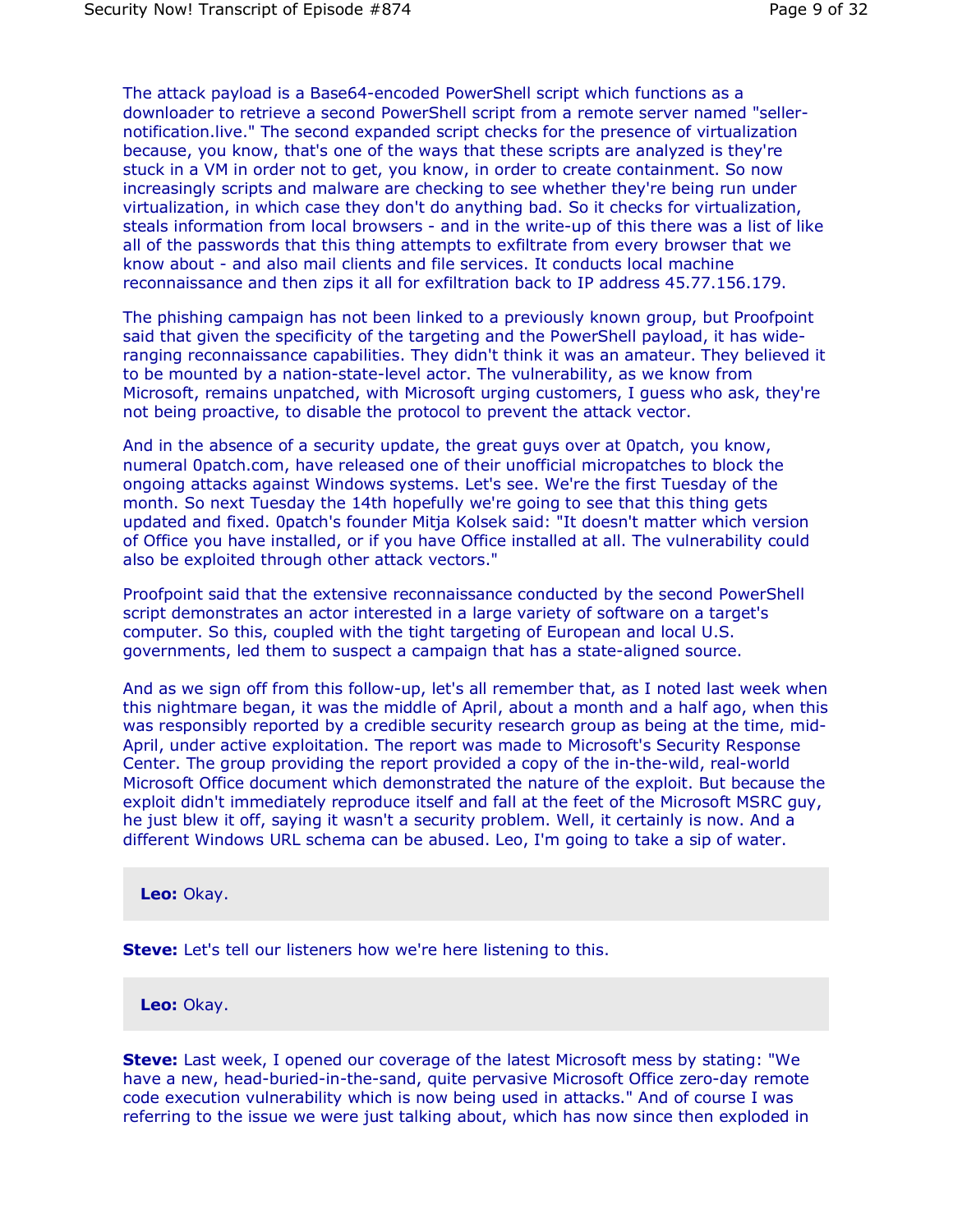the wild. And of course the head buried in the sand I was referring to was Microsoft's decision to ignore the early warning that they were given a month beforehand.

And last week I also observed that this msdt:// protocol scheme wasn't a bug, it was a feature; and that this would make its remediation all the more difficult because it could not simply be turned off globally since there might well be some users who were dependent upon that feature because, again, it's not a bug. Unfortunately, it's a feature which has now been revealed to be insecure. And it's not alone.

We're back here today because, sure enough, another similar feature of Windows has just surfaced. This time it uses a different scheme. This one is search-ms:// protocol. BleepingComputer reported that a security researcher by the name of Matthew Hickey, a co-founder of Hacker House, found a way to combine a newly discovered Microsoft Office OLEObject flaw - because yes, as we've commented, Leo, OLE is still with us. You could combine this OLEObject flaw with the search-ms: protocol handler to open a Windows search window from a Word document.

And by "search window" we mean that a Windows Explorer search results window will open, showing a list of files to run; but that list of search results, that's search result files, can be sourced from a hacker-controlled remote server anywhere. Whoopsie. The result can be an extremely convincing "Your software must be upgraded to proceed" style attack. It's convincing because the dialog runs from Windows. I mean, it is a Windows dialog, and so it's not going to be, you know, like in the browser or stuck within some borders anywhere. It is coming from Windows. And although it's triggered by an untrusted Word document which the user can have received through any channel, such as spoofing mail, it also can be zero-click.

Bad guys can use this hack by sending phishing emails claiming to be security updates or patches that need to be installed. The OLEObject flaw that Matthew Hickey found bypasses what would normally be a confirmation dialog which would pop up, which Word would show, if you were trying to use the search-ms:// protocol scheme. Now that gets suppressed, making these very convincing-looking, and fasten your seatbelt.

And this might not trick and probably would not trick listeners of this podcast. But we've made our computers so complex that most users have no idea what's going on. And legitimate software does open pop-ups telling us that we need to upgrade this or that so often that it's become commonplace. Microsoft, as I mentioned, did incorporate a warning confirmation dialog in an attempt to prevent the abuse of this confusion, but this most recent hack arranged to bypass those warnings.

And it seems to me that, again, there are a whole bunch of protocol handlers in Word that can be abused. This creeping featuritis is insidious. And it appears to be unavoidable as products mature. In the case of Windows, what has now become an incredibly complex system has been created that no one fully understands. And I mean that seriously. I mean, the Office group are the size of a company themselves. And they're producing stuff, having some interaction over on the Windows side because they need this or that feature added. And you're just going to get mistakes in this process. Security, as we know, is unforgiving; and only one mistake is all that's required for a bad guy to get in.

In this particular instance of over-engineered complexity, there are many similar protocol handlers which can be triggered by Microsoft Word documents, often without requiring any user interaction. And once again, Microsoft apparently just doesn't get it, or at least they don't want to. When BleepingComputer asked Microsoft how they planned to resolve this most recent foible, Microsoft replied: "This social engineering technique requires a user to run a malicious document and interact with a list of executables from an attacker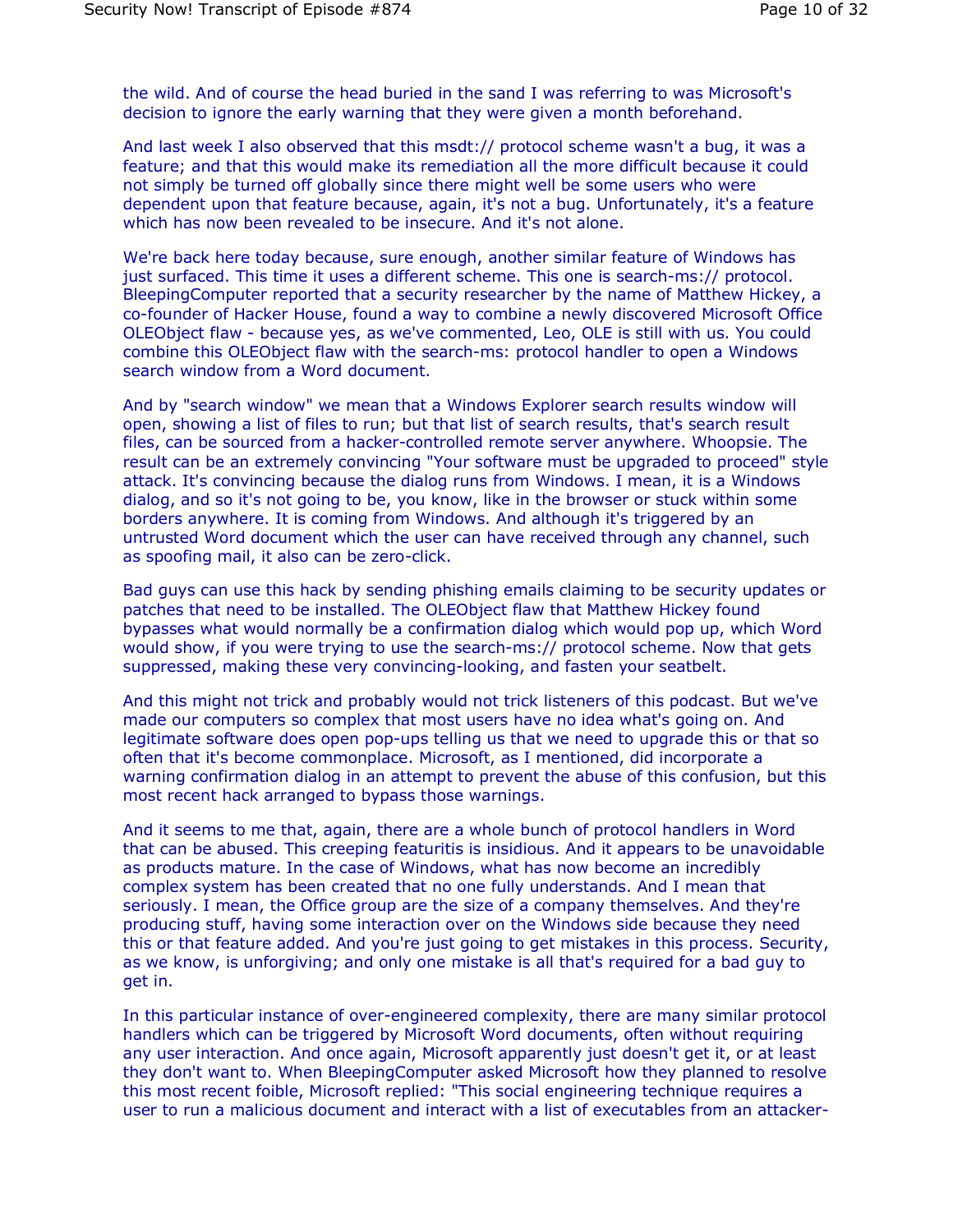specified network share. We recommend users practice safe computing habits and to only open files that come from trusted sources."

Uh, duh. The whole point is that the abuse of these protocol handlers allows for the creation of zero-click exploits against users who merely open documents or for the creation of extremely convincing spoofs which hide what's really going on. So when Microsoft says: "We recommend users practice safe computing habits," well, the users think they are. I mean, they don't want to do anything bad on purpose. But it happens anyway. Grumble.

Okay. What is billed as a critical UNISOC (U-N-I-S-O-C), I'm sure SOC is System on a Chip, vulnerability affecting millions of Android smartphones probably isn't anything to worry about. If you were worried by headlines that you saw like that, I don't think there's anything to be too concerned about. Checkpoint went to the trouble of reverse engineering the firmware of a widely used cellular modem chipset. And they uncovered a buffer overflow which could be exploited to hang the chip. But there's no suggestion that attacker-provided code could be injected. And even if it could be, it's unlikely that much damage could be done since the chipset in question here is only running on a tiny subsystem of the entire device. It's the cellular modem. And while in theory there could be some damage done, in this case it just creates a denial of service, meaning that the service crashes.

But the headlines were followed by breathless statements such as: "A critical security flaw has been uncovered in UNISOC's smartphone chipset that could be potentially weaponized to disrupt a smartphone's radio communications through a malformed packet." Well, yeah. That's true. The company in question, UNISOC, is based in Shanghai and is the world's fourth-largest mobile processor manufacturer following MediaTek, Qualcomm, and Apple. So, I mean, they're significant. They currently account for around 11% of all System on a Chip components.

The problem has been patched after having received a somewhat surprisingly high CVSS of 9.4. So that seems high to me for a denial of service on a cellular radio. But I suppose the fact that an adversary could simply send a malformed packet to crash a handset's radio seemed like a big worry to whomever assigned the CVS. In any event, Google actually will be pushing an update in their June 2022 release for Android, and I do congratulate Checkpoint for their reverse engineering work.

As I've noted before, it seems wrong to me that widely used proprietary products need to be reverse engineered to have their security verified by a third party, but that's the closed-source world we live in today. And increasingly it seems clear that having the source in the open, the source for very important significant components of the ecosystem should be a requirement, really, of somebody agreeing to license it and put it in a large number of devices.

So, ransomware sanctions are causing trouble for the ransomware cretins. Yay. In an interesting bit of ransomware news, sanctions are turning out to have quite an impact on the ransomware business. The problem is that even though the attackers are not law abiding, they're as we know anything but, their victims are. So enterprises which have been hit by ransomware and are now being held at ransom are legally prohibited from making any ransom payments, through any mechanism, even if they wanted to.

Mandiant's research paper published last Thursday was titled: "To Hades and Back: UNC2165 Shifts to LockBit to Evade Sanctions." And that headline requires a bit of explanation, which Mandiant then provides. They explain: "The U.S. Treasury Department's Office of Foreign Assets Control (OFAC) sanctioned the entity known as Evil Corp back in December of 2019, citing the group's extensive development and use and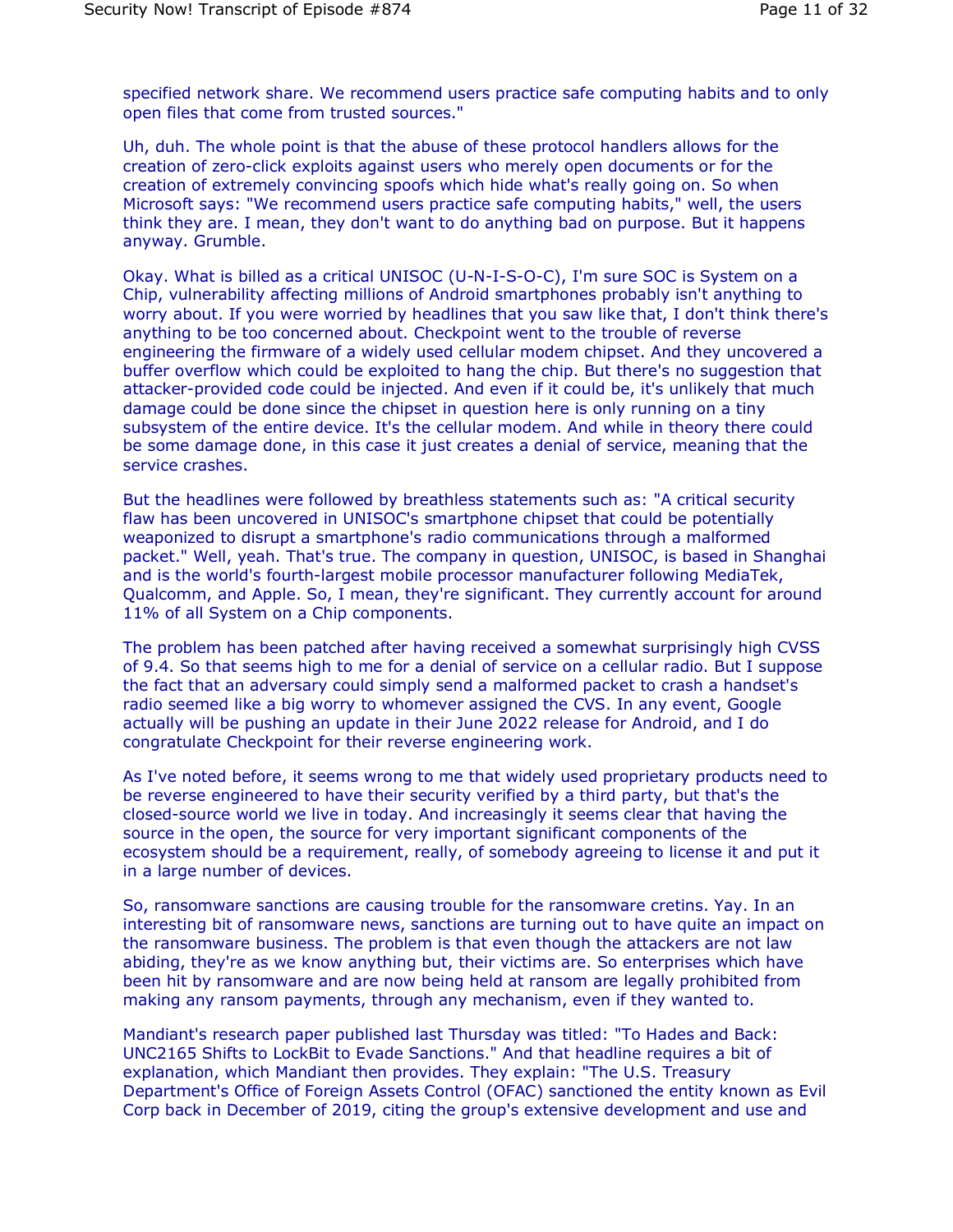control of the Dridex malware ecosystem. Since the sanctions were announced, Evil Corp-affiliated actors appear to have continuously changed the ransomware they use."

And I have a chart from the Mandiant report showing a block of time when they were using BitPaymer. Then they shifted to DoppelPaymer. And then for a while they were using WastedLocker. Then they used Hades for a while, then Hades PhoenixLocker, and then finally Hades PayloadBin. So again, continually making these changes over time. They said: "Specifically, following an October 2020 OFAC advisory, there was a cessation of WastedLocker activity and the emergence of multiple closely related ransomware variants in relatively quick succession." In other words, the names were changing, but not much else was changing. "These developments," they wrote, "suggested that the actors faced challenges in receiving ransom payments following their ransomware's public association with Evil Corp.

"Mandiant," they wrote, "has investigated multiple LockBit ransomware intrusions attributed to UNC2165, a financially motivated threat cluster that shares numerous overlaps with the threat group publicly reported as Evil Corp. UNC2165 has been active since at least 2019" - and notice when that occurred, so yup, somebody new popped up, perhaps changing their name - "and almost exclusively obtains access to victim networks via the FakeUpdates infection chain, tracked by Mandiant as UNC1543. Previously," they said, "we've observed UNC2165 deploy Hades ransomware. Based on the overlaps between UNC2165 and Evil Corp, we assess with high confidence that these actors have shifted away from using exclusive ransomware variants to LockBit, a well-known Ransomware as a Service (RaaS), in their operations, likely to hinder attribution efforts in order to evade sanctions."

So Mandiant's paper then delves into all the details of the intelligence that they collected to track these activities and to draw these conclusions. But I mostly wanted to make the observation, which I thought was interesting, that just as the Conti gang apparently shut down and disbanded due to the trouble they caused for themselves by siding so clearly with Russia, and then falling under the Russian sanction umbrella, thus being unable to receive ransom payments from the West, similarly, U.S. Treasury Department sanctions on many other ransomware operators prevent them, too, from receiving payment from U.S. resident victims. So the prior practice of building up a big public reputation no longer serves the financial interests of these ransomware gangs.

The next thing I wanted to talk about is what this is in the middle of, or picks up on, which is the fact that ransomware groups have now been spotted successfully compromising motherboard firmware. One of the consequences of Conti's boasting about how they side with Russia, as we talked about a couple times, is that somebody within the Conti membership who had good access to what was going on leaked a bunch of the internal chats that was always meant to stay private.

So the following leaked message posted exactly one year ago on June 7th, coincidentally, 2021. It reads, and this is good English, considering it was probably a native Russian speaker, from someone named Stern. He wrote: "Hi. Things are good. I apologize for not immediately responding. I haven't communicated through a toad" - that's what it says, maybe that's, I don't know, a typo or something. "I haven't communicated through a toad for a long time." And Leo, for what it's worth, I doubt that you or I have ever communicated through a toad. I'm just saying.

**Leo:** It probably means something in the hacker world. I don't know. Yeah.

**Steve:** So Stern said: "I haven't seen what you wrote. Now I'm finishing a full report on the mechanism of operation of the Intel ME (Intel Management Engine) controller and the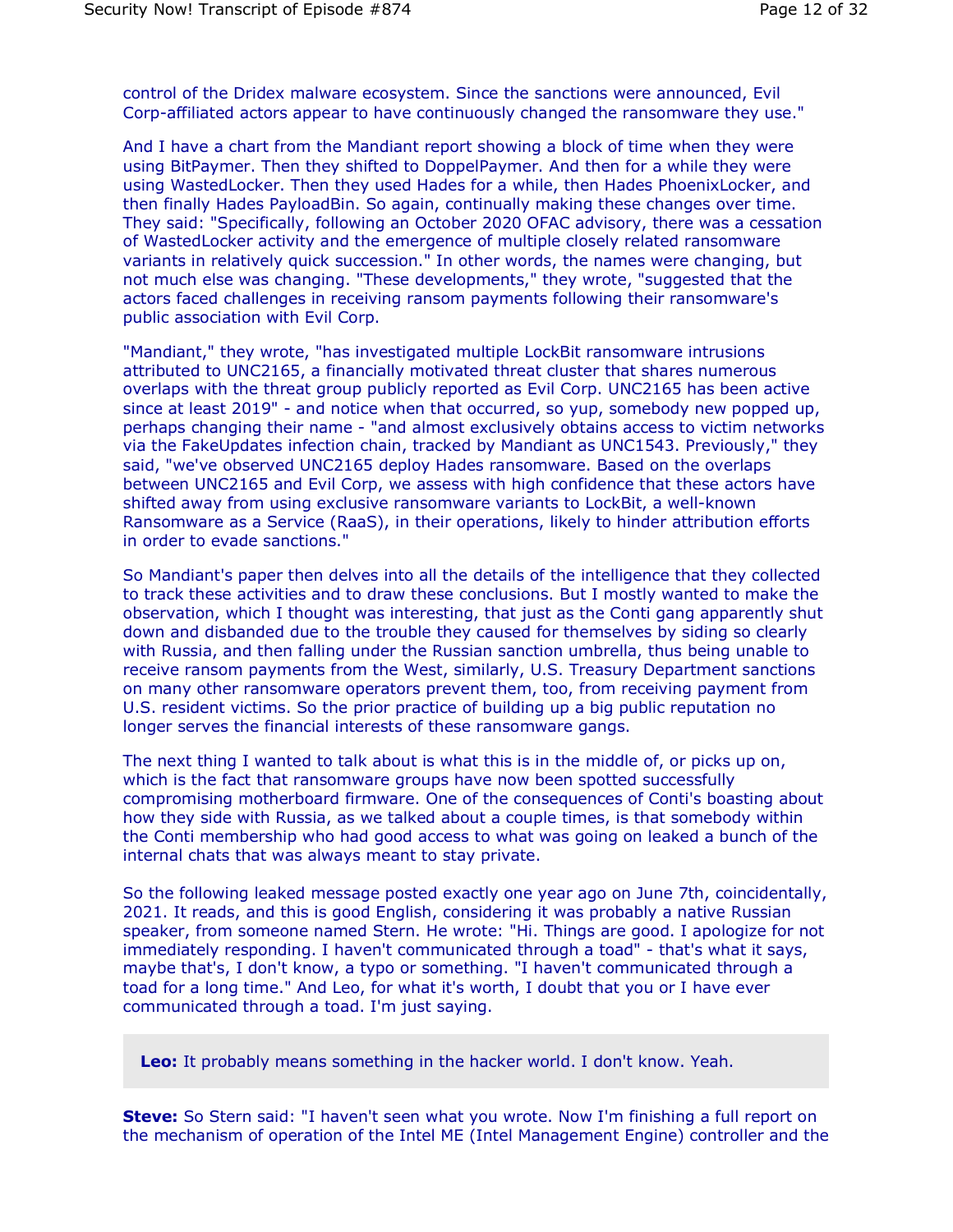AMT technology based on it. Recovered a bunch of undocumented commands using reverse" - meaning reverse engineering - "interface dump, and fuzzing. Unfortunately, the starting theory based on the presentation of Embedi/PositiveTechnologies reporters was not confirmed in the form in which they presented it."

Okay. So that was probably referring to back at the time a report of vulnerabilities in the Intel Management Engine. So this guy jumped on those, rubbing his hands together, thinking, oh, cool, I'm going to go pursue this. So he's saying: "Unfortunately, the starting theory based on the presentation of Embedi/PositiveTechnologies reporters was not confirmed in the form in which they presented it." Meaning it wasn't what they said, but he stayed with it.

He said: "But there is another legal mechanism to activate AMT, but so far it has not reached the working software. At the moment I make a sniffer buffer that provides the HECI interface because it is all configured in UEFI. Then the sniffer took a little longer. After I fully restore the command set, the POC will be prepared. There are ideas. If we talk about the topic of UEFI, then this is not just a load dropper, but also perhaps some daemon of the level of SMM processors" (System Management Mode processors).

He said: "Plus since now I have tightly studied the Management Engine controller, the idea is to test such functionality as rewriting the SPI flash drive through it. Usually this controller is allowed to write to the flash drive, which cannot be said about the processor, and some commands were found that are responsible for this functionality."

So bottom line is, in this posting, which was leaked from Conti, and this was made, the original posting was from a year ago, this guy is saying, "I have achieved what I needed to as a consequence of this reverse engineering of the Intel Management Engine firmware on the motherboard of pretty much everything."

So the conversations among the Conti members have shed light on the syndicate's attempts to search for vulnerabilities related to the Management Engine firmware and BIOS write protection. They reverse engineered the system to locate undocumented commands and vulnerabilities in the Management Engine interface, achieved code execution in the Management Engine to access and rewrite the SPI flash memory, and dropped System Management Mode-level implants which could be leveraged to modify the OS kernel. That is, the operating system running, that is booted on this motherboard.

The leaked chats show that the work ultimately resulted in proof-of-concept code last summer that can obtain System Management Mode code execution by gaining control over the Management Engine after obtaining initial access to the host through traditional vectors like phishing, malware, or supply chain compromise. Basically, we're always talking about how you get into a machine. And then often you need to elevate your privilege. And what you're probably doing is looking to see where you are and then moving laterally. Now this group, some members somewhere, have developed the technology to go down rather than out and across, that is, they are now able to infiltrate the firmware of motherboards.

Security researchers who have been privy to these chat logs have observed that: "The shift to ME firmware gives attackers a far larger pool of potential victims to attack, and a new avenue to reaching the most privileged code and execution modes available on modern systems." And of course as we know, and as I mentioned in my notes that I deleted or somehow didn't make it into the show notes, it's enough trouble getting people to update their operating systems and their application software. The bad guys know that there is a serious update log, or lag, rather, in getting that to happen. So imagine how many more systems' firmware is never touched.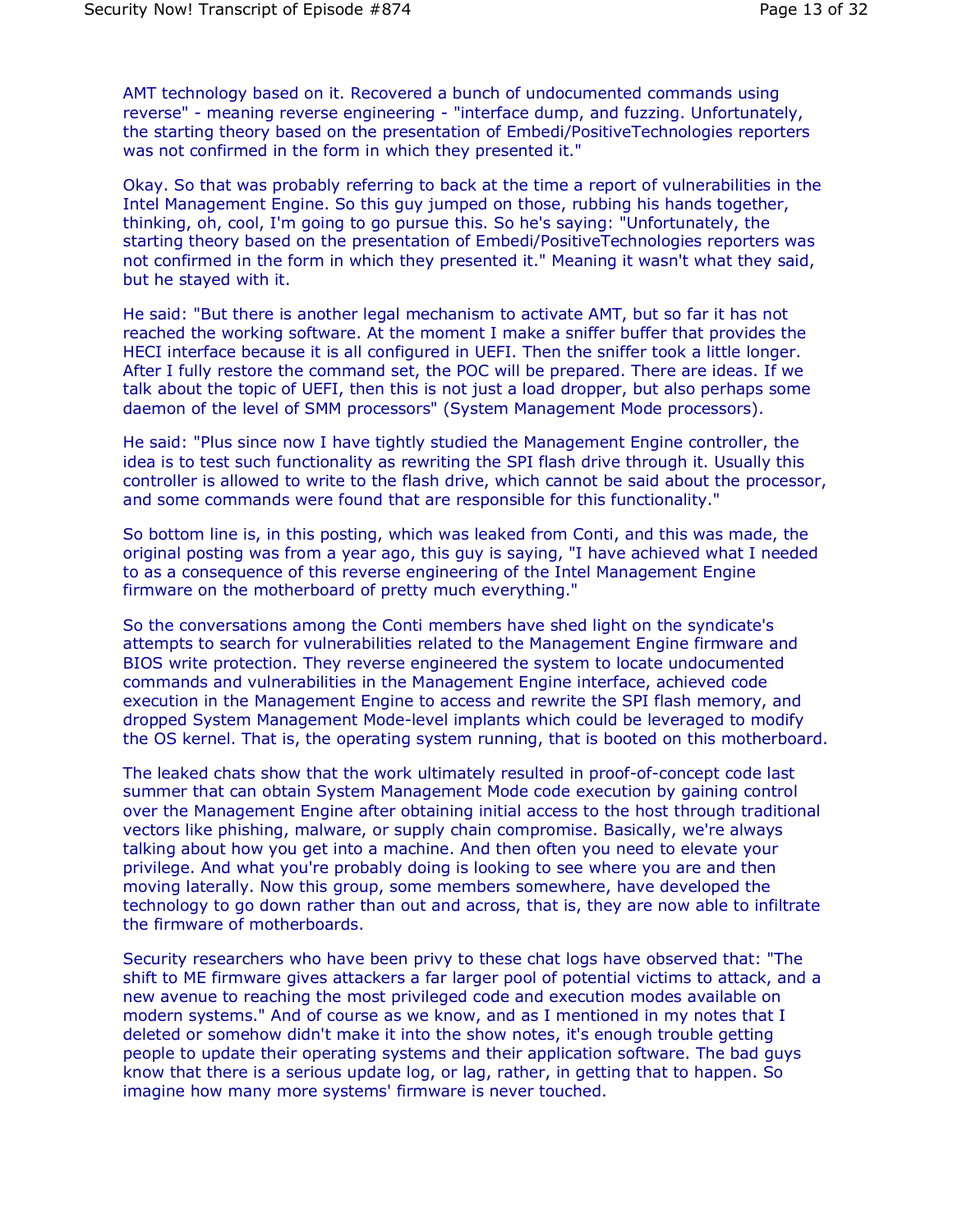And to that add the fact that I'm sure many of us here listening to this podcast, because we tend to have propellers spinning on our heads, have done firmware updates. I've encountered, and I'm sure everybody has encountered, warnings saying basically leave the firmware that you have alone unless something, like there's some hardware problem that you're coming here to update your firmware for. That is, if it's not broke, don't fix it. And so this notion in firmware land is still sort of pre-viral. It's the only reason to update firmware would be to fix some hardware-level compatibility problem, not because there might be something evil crawling around in there that you want to update.

So as a consequence, I mean, I'm sure the majority of systems that are out and running are using firmware that has never been updated since the system was first installed, despite the fact that this podcast has covered multiple firmware problems, and it was one of those apparently a year ago that got a member of the Conti group, or at least somebody posting in the Conti secure chat channel, that hey, you know, I've figured this out. We now, if we can run code in the user's OS, we can now infiltrate their UEFI BIOS and get persistence and complete invisibility...

**Leo:** Terrible.

**Steve:** ...from traditional antimalware. Yeah, Leo, it really is.

**Leo:** If you have, I mean, don't most PCs now have in the firmware a signing certificate for the firmware? I know they do for the boot, right, the secure boot; right?

**Steve:** Right.

**Leo:** Is the firmware not checked?

**Steve:** There's no way for it to check itself.

**Leo:** Oh, of course. Duh.

**Steve:** Because the root is the ultimate authority.

**Leo:** Right.

**Steve:** And so there's no one, there's no third party to say...

**Leo:** No higher authority, yeah.

**Steve:** ...yeah, you're fine, go ahead, yeah.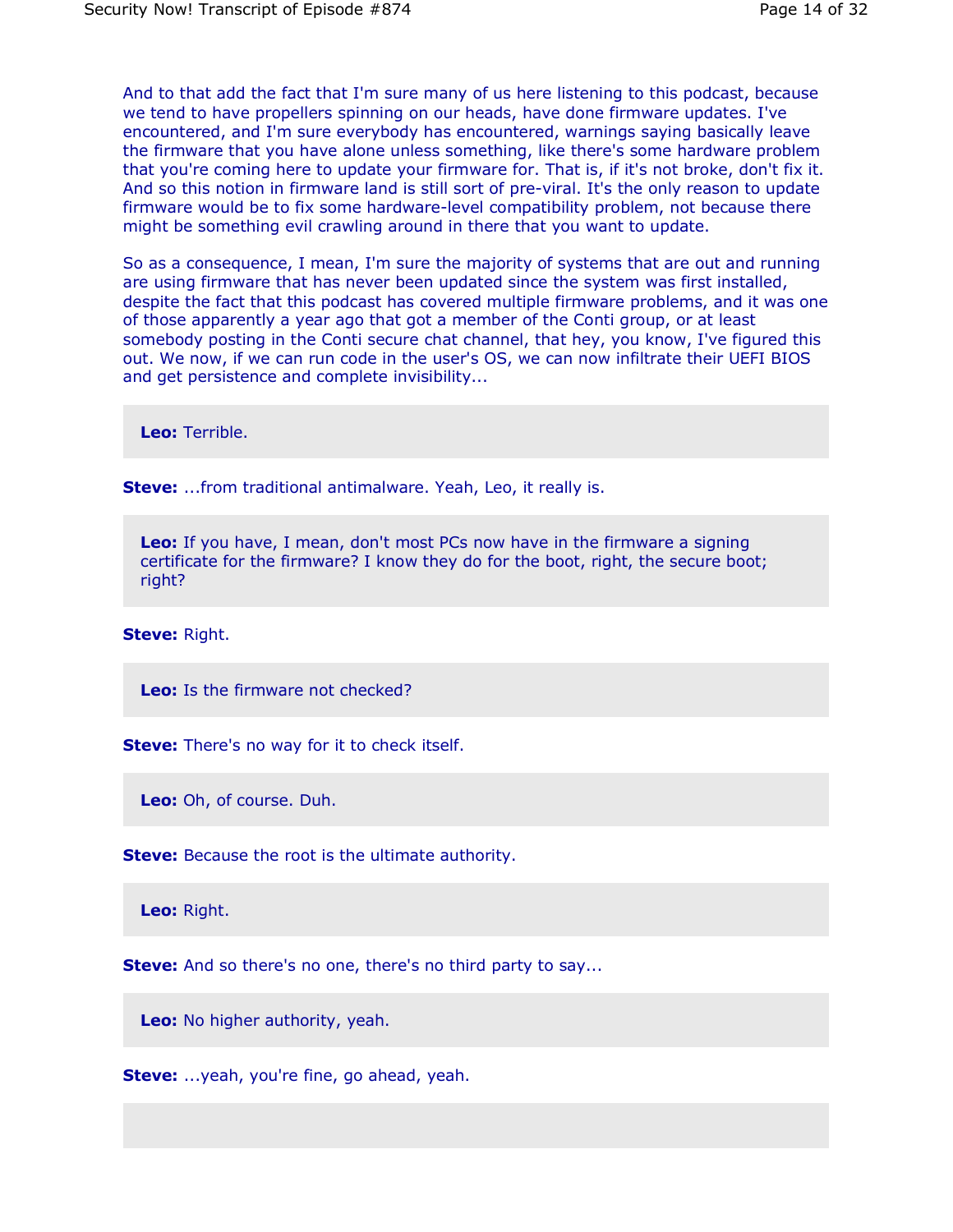**Leo:** Boy, that seems like something you might want to put in BIOS or something, somewhere.

**Steve:** Well, what you really want is to rigorously write-protect this.

**Leo:** Right.

**Steve:** And, you know, in the old days you had motherboards with jumpers, and some server motherboards will still have a physical write-protect jumper.

**Leo:** Right.

**Steve:** That will just disable the ability for the firmware to be modified.

**Leo:** Well, that protects BIOS, but it doesn't protect the UEFI because that's on the hard drive; right?

**Steve:** Well, no.

**Leo:** And you write to that all the time, I think. Yes?

**Steve:** Yeah, well, the UEFI is on the motherboard. There is some information stored on the hard drive. But of course you're able to put new hard drives in, and the UEFI survives. So the UEFI is actually in, well, is in NVRAM.

**Leo:** All I know is from installing Linux and stuff, if you put a new hard drive in, it wouldn't boot because you don't have an operating system on it.

**Steve:** Right.

**Leo:** If you install a UEFI-aware operating system, it is going to write some stuff on the hard drive.

**Steve:** Ah, right. But so that's like the boot sector on the partition. But UEFI is that stuff that you get to by hitting F2 or...

**Leo:** It's confusing because there's - some of it's in firmware, but some of it's in software; isn't it. So if you...

**Steve:** Well, what's in software is what the UEFI BIOS...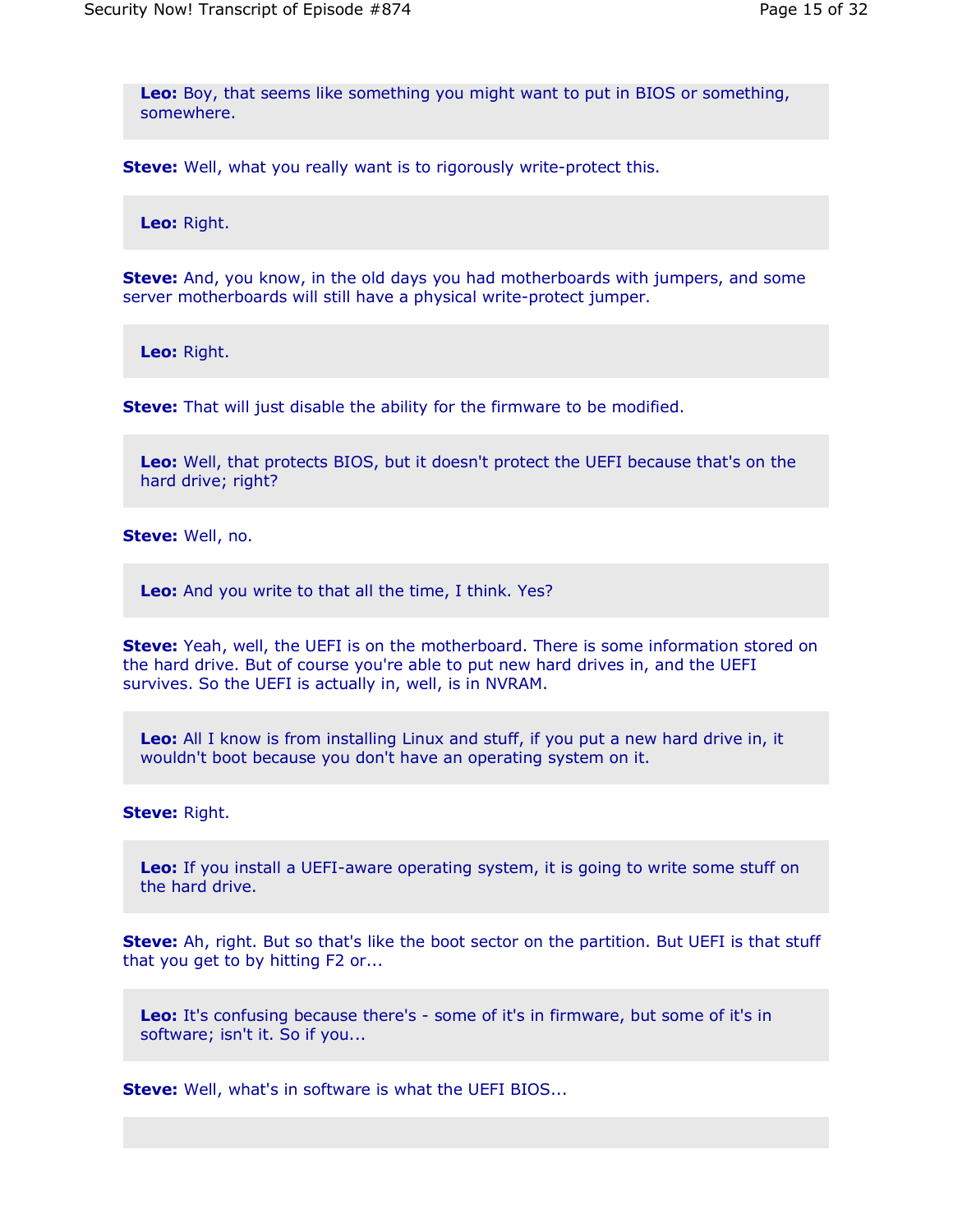**Leo:** Boots to.

**Steve:** ...boots to and executes, yes.

**Leo:** But if you deleted your UEFI partition on a hard drive, you wouldn't boot.

**Steve:** Right.

**Leo:** Right. So there is firmware UEFI, but there's also software UEFI.

**Steve:** Right.

**Leo:** Are they talking about something that modifies firmware?

**Steve:** Yes. Yes. That's where the Intel Management Engine and System Management Mode and all of that is.

**Leo:** Oh, dear.

**Steve:** Yeah. So they're talking about going down and physically modifying the firmware on the motherboard so it doesn't matter if you reformat your drive or if you install a new operating system or you do anything.

**Leo:** Wow. Wow.

**Steve:** Yeah. And I imagine before long, since the UEFI firmware has known bugs, we've talked about them on the podcast, it's got known bugs in the motherboard firmware, and that is not being updated. And as I said, it's hard enough to get operating systems updated, and applications.

**Leo:** I get BIOS updates all the time, though; right? I mean, don't I? I mean...

**Steve:** Well, and that's the problem is that the fact that you get BIOS updates means that the BIOS is not protected against being modified.

**Leo:** Right, it can be modified.

**Steve:** By software.

**Leo:** That's right, yeah, that's right.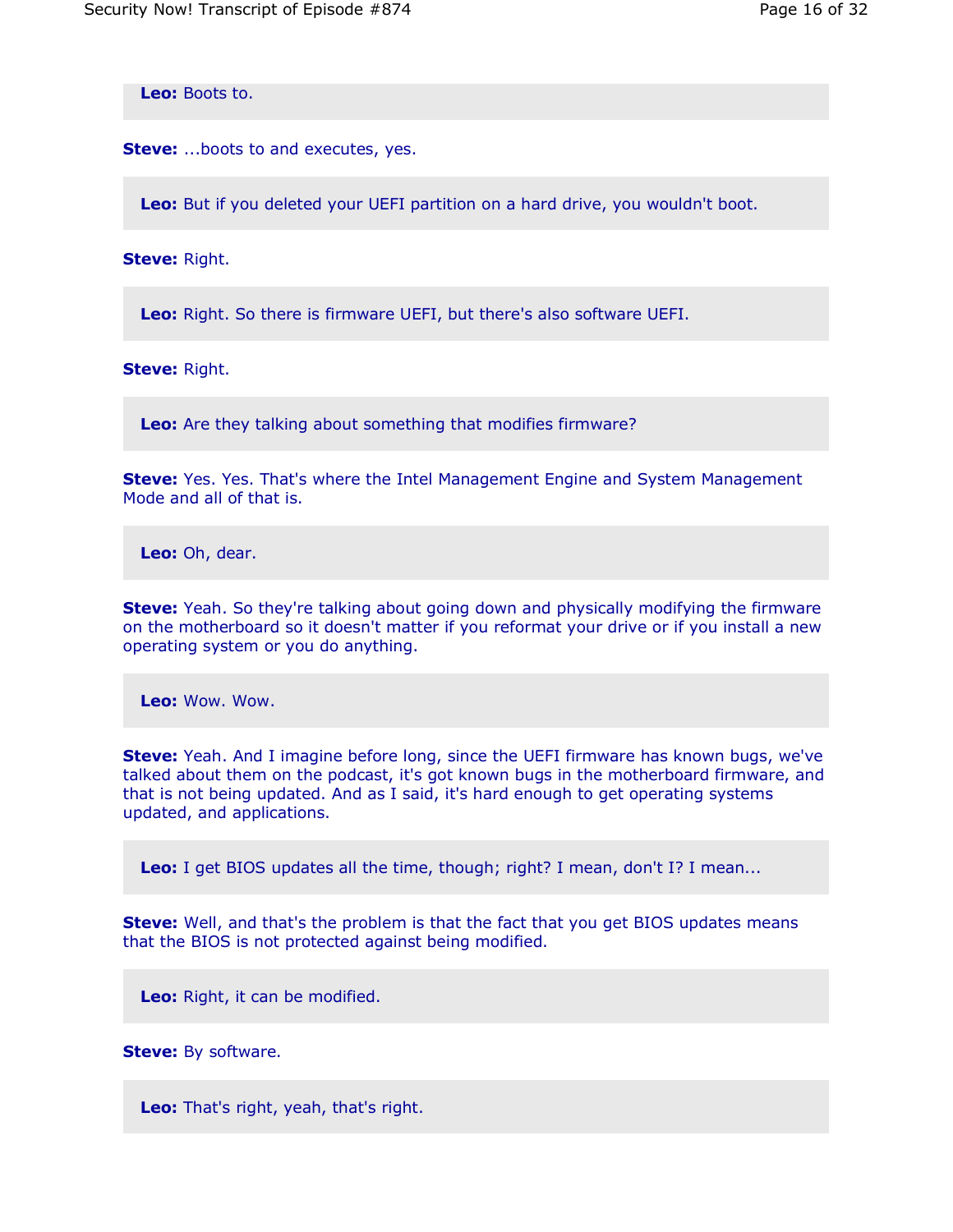**Steve:** Yup. And once something bad gets in there, because the BIOS is updating itself, it can disable the self-update so that the BIOS will no longer accept an update after it becomes malicious. I mean, it's really bad.

**Leo:** Wow.

**Steve:** And, you know, and this is the situation we've created for ourselves.

**Leo:** Yup.

**Steve:** I had a fun piece of errata to share from @anocelot, I think that's how I pronounce his name. He said: "@SGgrc: Security Now! Errata - Grover the Muppet was blue."

**Leo:** Okay.

**Steve:** "Not green."

**Leo:** Don't mess with that.

**Steve:** He said: "He's not green. You're probably thinking of Oscar the Grouch." And he said: "Just trying to save you from the Muppet Mafia who will not tolerate inaccuracies." And I hope I don't disappoint you if I have no idea what color any of them are. I know the Cookie Monster was blue because I had a Cookie Monster with big goo-goo eyes. It was an early GRC mascot.

**Leo:** Oh, how funny.

**Steve:** As for Grover and...

**Leo:** No idea.

**Steve:** ...Grouch or Oscar...

**Leo:** Oscar the Grouch, yeah.

**Steve:** Yeah.

**Leo:** Lives in a garbage can, yeah.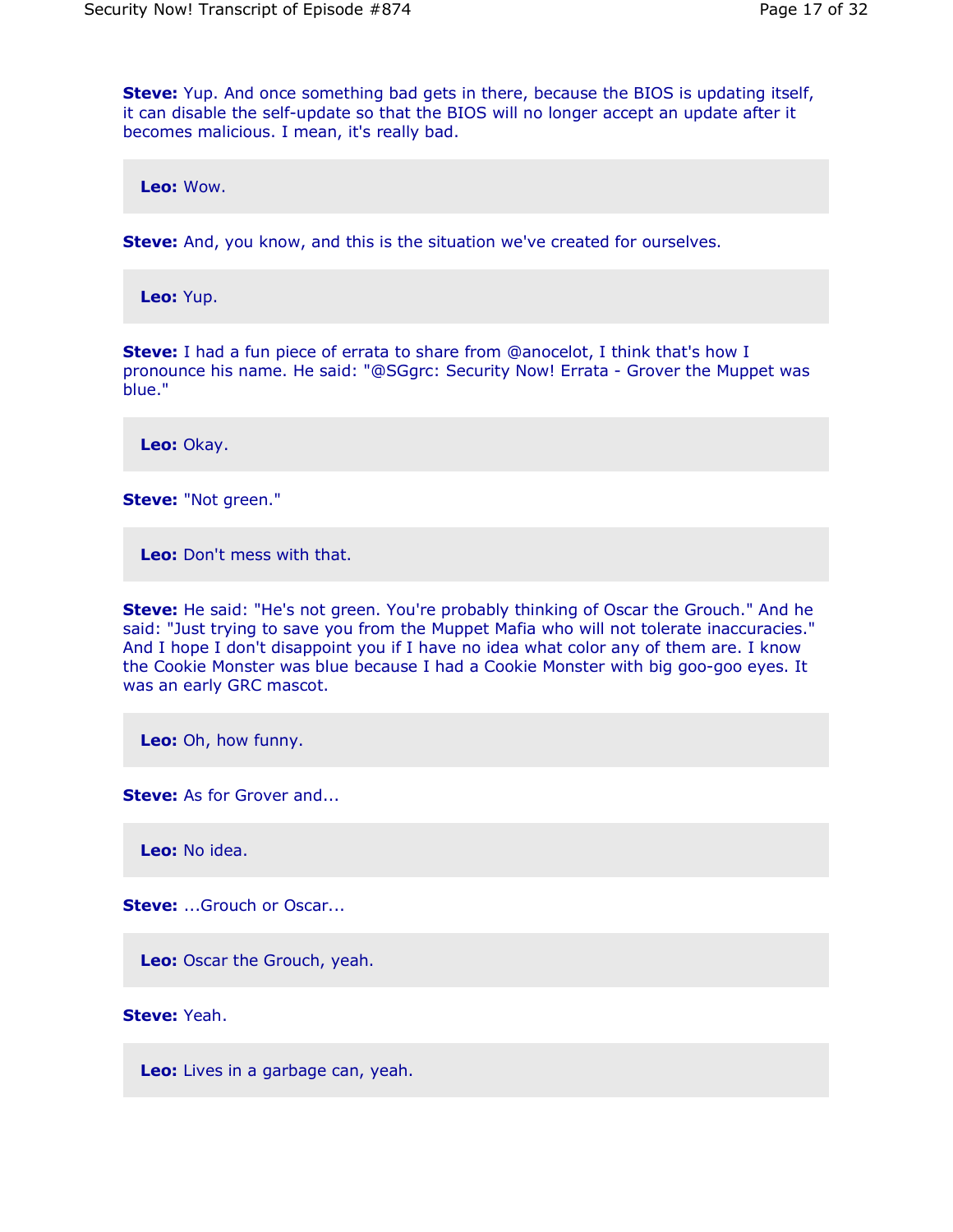**Steve:** Oh, and several ServiceNSW Digital Driver's License owners, that is, we've got listeners, not surprisingly, who have these DDLs; right? And they assured me they have not tampered with them, so that's good.

**Leo:** Good boys, yes.

**Steve:** They did note that a simple screen capture would fool no one because the screen incorporates a number of animated effects. Which that's where all the time got spent; right?

**Leo:** Right.

**Steve:** Doing animation instead of the crypto. There's a flower that animates in the upper left-hand corner, and the phone's inertial positioning is used to animate a large multi-colored flower in the background wallpaper. So you look at it, and then you turn it back and forth. And, you know...

**Leo:** Oh, can't fake that. Ooh.

**Steve:** Ah, no, Leo. That's high tech.

**Leo:** Yeah.

**Steve:** Yeah. So if only its developers had given as much thought to the security of the device as they gave to its flash.

**Leo:** It's better than plastic.

**Steve:** That's right. And Larry Wilson tweeted as closing the loop, he said: "I think you've undersold the benefit of triply encrypting and going from 256 bits to 768 bits. Because those are logarithms, and adding represents multiplying, the growth in security is immense. Compare the difference between 64-bit keys and 128-bit keys."

And, okay. So Larry was referring to Bryant McDiarmid's question I replied to last week about whether triply-encrypting with 256-bit keys each time would be equivalent to taking the sum or the product of those bits. Now, I answered correctly. But in re-reading Bryant's question, I could see what Larry meant. Bryant asked: "Hey Steve, quick question. If I encrypt a file with a 256-bit encryption three times with three different passwords, what is the resulting bit strength? Is it 256 plus 256 plus 256? Or 256 times 256 times 256?"

I answered Bryant's question correctly in that the resulting bit strength is the sum of the individual separate encryption key lengths. But as we know, each single additional bit of key strength that we add doubles the number of all possible keys since you have all of the original number of keys when that new bit is off, and all of the original number of keys again when that new bit is on. So obviously, each bit you add doubles the total number. So encrypting three times with 256 bits each time would result in 2^768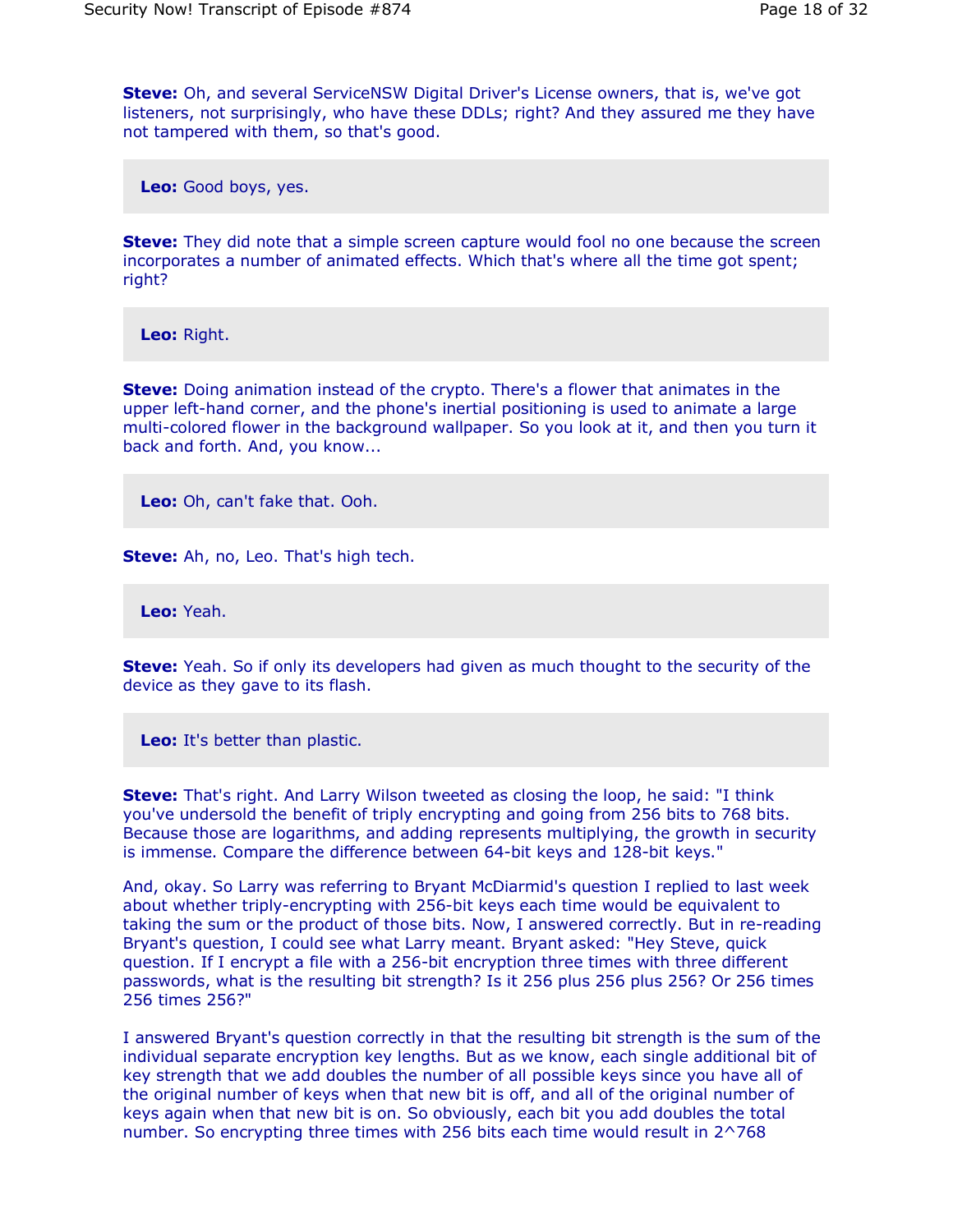possible keys, which is a ridiculously large number which I, for the heck of it, put in the show notes just because it's kind of glorious. I mean, I didn't even count the groupings by three, or the digits. It is a huge number.

**Leo:** There is an Emacs command that will turn that into, you know, whatever it is, 180 gazillion. I will do that.

**Steve:** Oh, like it'll speak it for you.

**Leo:** It doesn't speak it. It actually spells it out in English.

**Steve:** Oh, my lord. And has man ever run out of names for those groups of three?

**Leo:** Oh, god, yeah; right? I mean, isn't that why googol, there's a googol? Because that's a one with a hundred zeroes.

**Steve:** Yeah, this has more than that.

**Leo:** Yeah.

**Steve:** So, I mean, at some point someone must have given up naming these decades, these like divisions.

**Leo:** Well, it's based on a kind of Latin base, so you can probably deduce it.

**Steve:** Oh. Great. Please, nobody tweet me the answer. Actually, it wouldn't fit in a tweet. So we're safe. And Leo, let's take our last break, and we're going to talk about Passkeys.

**Leo:** I am going to use the Calculator Soup...

**Steve:** Uh-oh.

**Leo:** ...word to number converter.

**Steve:** Good.

**Leo:** Since I don't have Emacs on this machine. Convert this number. Let's see if it can do it. It broke it.

**Steve:** Yeah. Oh, I mean, it's big.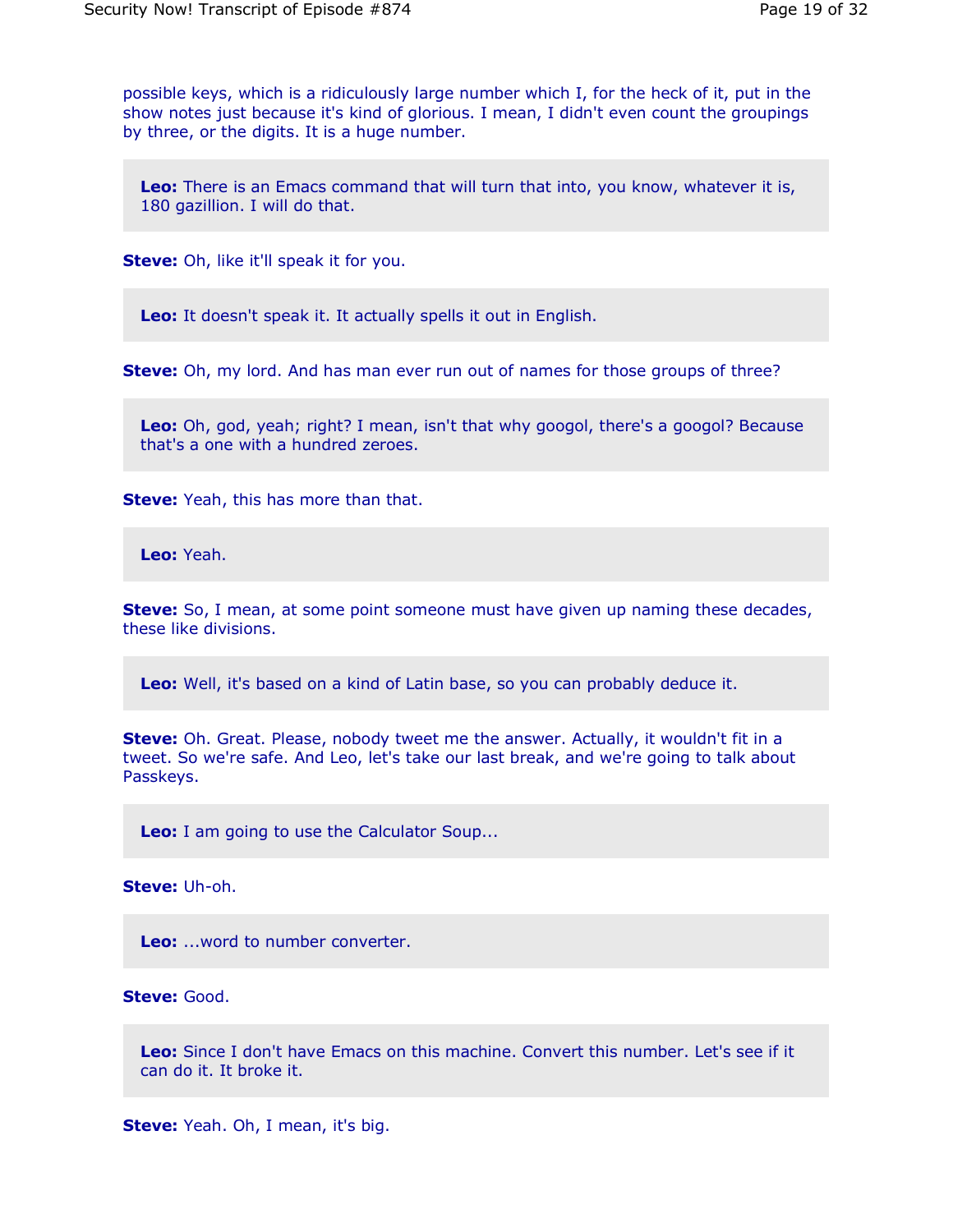**Leo:** It never came up with an answer. That's ridiculous.

**Steve:** 15525180930...

**Leo:** No, no, no, no, no. No need to - no need. That's funny. This is too big. All right. Oh, it has to be less than 200 characters. So, yeah, too big.

**Steve:** [Buzzer sounds]

**Leo:** I bet Emacs will do it. It's a bignum, but we'll handle it. I will check into it. All right. Now, Steve has been thinking about Passkeys. So is this going to eliminate passwords forever?

**Steve:** I originally had these thoughts filed under "Miscellany" because I didn't want to make a big deal about it. But the more I thought about them, the more they grew. And as I said, no other news of the week rose to any greater significance. So I decided to sort of more formally take a second look at Passkeys in the wake of yesterday's Apple WWDC presentation. So a bit of an @SGgrc tweet storm arose from our listeners yesterday following the keynote, where Apple...

**Leo:** Yes, because Apple announced it, yeah.

**Steve:** Yeah. Where Apple made a point of highlighting their forthcoming adoption of essentially the revised and much more practical FIDO2 public key authentication system under the unofficial designation, which has taken hold of Passkeys. And as we know, that was the title of our podcast on May 10th, four weeks ago. And so I wanted to thank and acknowledge all those who took the time to tweet. What I think set most people off was that this was the first time outside of SQRL that we've seen the very SQRL-like use of a QR code to allow logging onto someone else's machine using an identity stored in the user's smartphone. We haven't seen that from Google yet; but if Apple does it, then Android will have to follow. So I imagine it's just a matter of time.

One thing I did not highlight when I first talked about this four weeks ago was the uncomfortable unanswered questions surrounding manufacturer lock-in. Apple seems quite uninterested in allowing me to send and receive iMessages from my Windows desktop. Being an avid iPhone and iPad user, this imposes a constant and very real inconvenience for me. If I was using a Mac? No problem. From a Mac I have access to my iMessages. But not from Windows. And I've sort of come up with a workaround using iCloud for Windows in order to send things over into the Apple world and then stick them in a posting or an iMessage. But it's more work than it should be.

So I worry that Apple's use of this Passkeys technology will be similarly and characteristically an Apple-only solution, synchronizing only among Apple's authentication devices and not to Windows and Android. And that's a huge practical problem for Passkeys adoption which SQRL never had. So I want to make sure that everyone understands what the difference is because there is a takeaway from this, and why we're almost certainly heading for trouble which, among all the celebration, no one seems to have talked about this yet.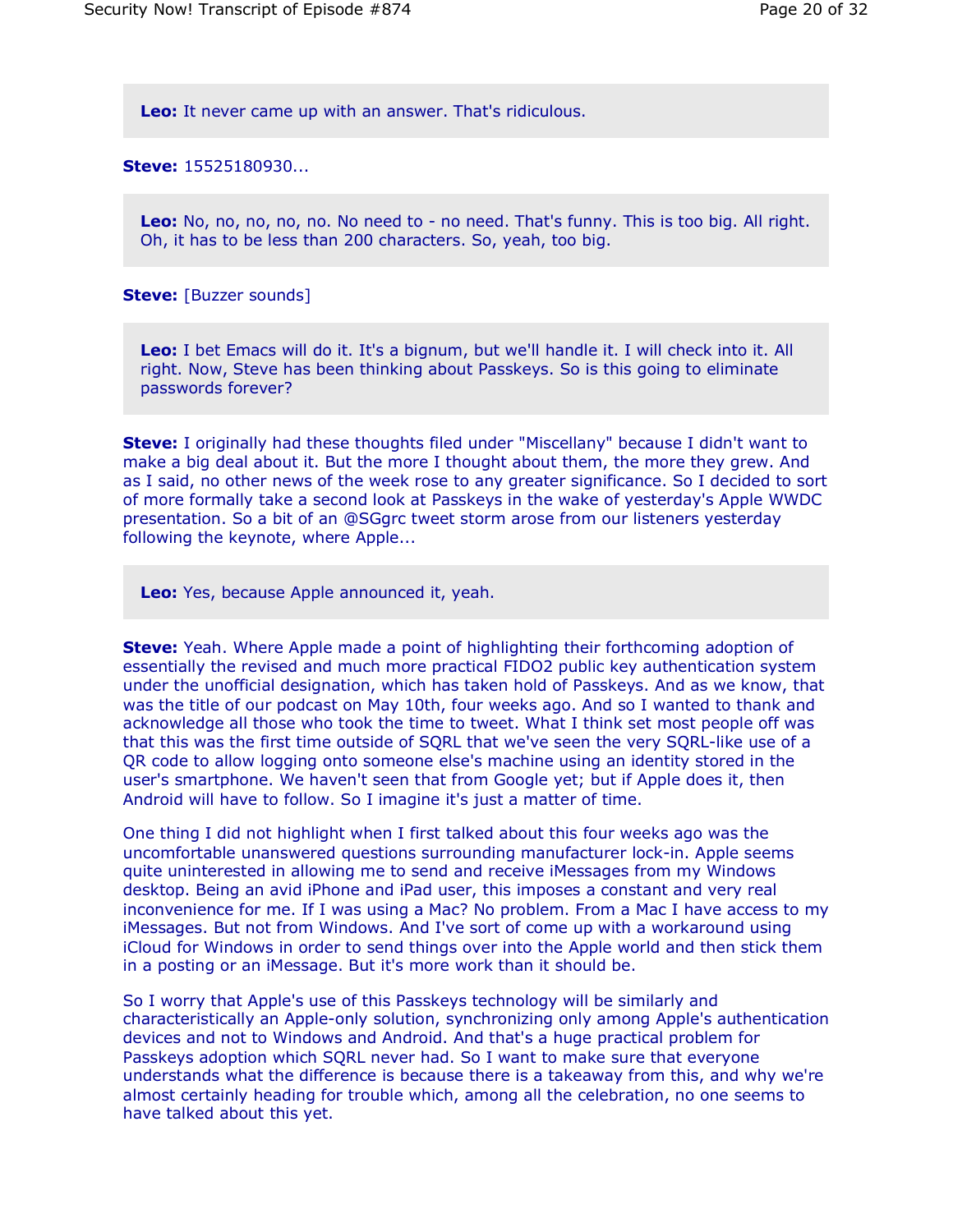Okay, so why is that important? Both systems, FIDO and SQRL, share the common property that the authenticating client a smartphone, a fob, or a PC creates a public key pair for a website. The process of registering the user's identity to that website just involves providing the remote website with only the public key of the pair. And that's the essence of both approaches. That's FIDO and SQRL.

Subsequently, verifying any user's identity amounts to verifying that the user is holding the matching private key. So to perform that verification, the website sends a random unique nonce, it's a challenge, to the user's authenticator, which signs it using its private key, which it never lets go of. The signed blob is returned to the site, which verifies the signature using the public key that it originally received from the client during its registration. And that's it.

**Leo:** This is not so very different from public key crypto in general, how you would verify a signed email, for instance, when I send you an email.

**Steve:** Yes, that's all it is. I mean, that's exactly what it is. Everybody has your public key, and you sign your email using your private key, and they're able to verify the signature on the email which proves that it came from you, or at least someone holding the private key.

**Leo:** And because Apple has widespread biometric identification, they have a really good way of verifying you're you. I don't know if you caught this. I thought this was very SQRL-like. They said, well, what if you log into a site at a library, a computer you don't own? And did you catch this? They showed a QR code.

**Steve:** Well, that is SQRL-like.

**Leo:** Yeah.

**Steve:** In fact, that's what SQRL allows, and it was part of my original demos of SQRL. And that's why so many people sent tweets is they said, hey, Apple's using QR codes.

**Leo:** Right.

**Steve:** With Passkeys. And it's like, well, good, because that's a use case which is important. I mean, I'm not - don't get me wrong. I'm not imagining that SQRL is going to get adopted, at least not yet. We've clearly - we're going FIDO2. But there are a couple differences which are significant.

Okay. So we have the private key. Websites have the public key. They send us something that they've never sent before, which we sign. They verify the signature. Thus they know we have the private key, exactly as you said, Leo, like email. Where the two systems, FIDO and SQRL, that is to say Passkeys and SQRL, crucially and importantly differ is how those original key pairs are created. The FIDO2 Passkeys system creates key pairs randomly, whereas SQRL calculates them deterministically.

Okay, so remember that SQRL's primary design feature, the core concept behind SQRL from the start, was the idea of using a single grand master key and hashing each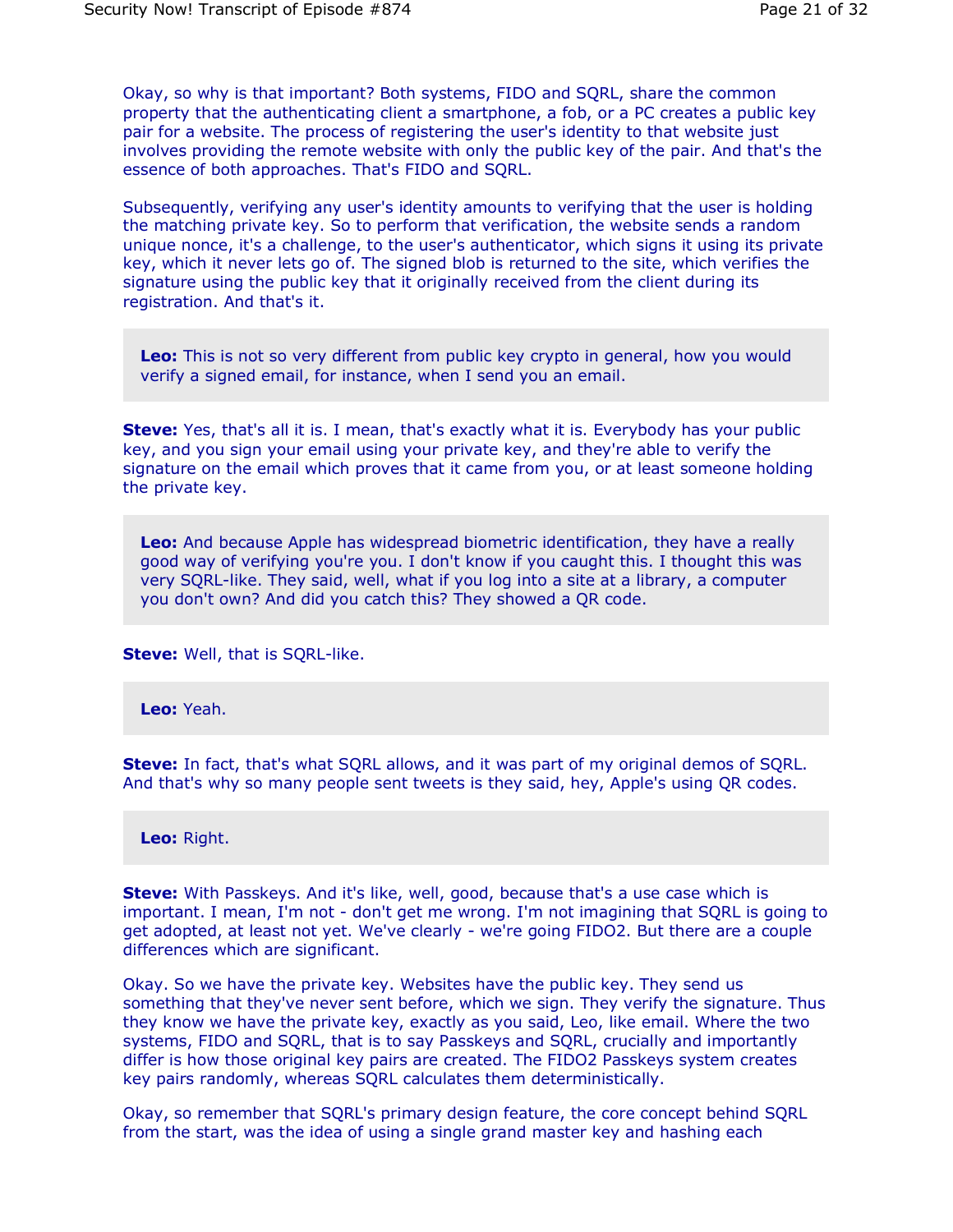website's logon domain to automatically create per-domain public key pairs. That simple innovation eliminates all need for dynamic synchronization of randomly generated Passkeys among devices because each separated device will derive the same per-site private key from one grand master key that they share. So you load that one master key into each of your various authenticating devices under SQRL, and that master key generates all of the per-domain subsidiary key pairs forever.

Okay, but SQRL is not the system we're going to get. And that almost might be deliberate since the system it appears we're going to get really will create lock-in. I've read the glowing celebratory announcements about how Apple, Google, and Microsoft are going to be implementing Passkeys. But the tech press really needs to start asking, what about cross-platform Passkey sharing and interoperability? You know, awkward though a username and password are, the one thing they have going for them is that they are platform agnostic.

Okay. In the near future, when you use an iPhone, an iPad, or a Mac to register your identity as a Passkey on a website, that iPhone, iPad, or Mac creates a random public key pair, and the private key is held close and never released. Which of course is important because releasing it would defeat the system's security. Apple will back it up securely to iCloud. And I'm sure they will freely synchronize all of a user's Passkeys among the devices Apple controls and that are the user's. But is Apple going to dynamically synchronize those private keys among Android and Windows authentication devices? When pigs fly.

If they keep their keys to themselves, and if Google and Microsoft each keep the private keys that they create to themselves, then we have a fragmentation disaster on our hands. You register a Passkey on a Windows device, but none of your Apple devices will know that secret private key. So you can only log on with the device family which originally registered at that website. Well, that's a mess. In today's highly heterogeneous computing environment, the single most compelling benefit of password managers is that they are cross-platform. Would anyone be comfortable using a password manager that was not?

Now, I suppose if you are 100% all-in on Apple, which of course is what they want, then an Apple-only solution would be okay. But it's not clear how you could ever change your mind. I'm all-in on iPhone and iPad, but the things I need to do can only be accomplished with Windows, and I dare say DOS. So as nice as Apple's Passkey system may be, and as much as I'm a devoted iPhone and iPad user, I can't use Apple's Passkey system until I'm sure there will be a means for also using its Passkey registrations which I created on my iPhone or an iPad, under Windows because we should be able to.

**Leo:** Would it be sufficient, yeah, would it be sufficient to say here's your private key? In other words, if I could take my private key, it's on my iPhone obviously, and just send it to my Android phone, and register it with Passkeys on my Android phone, isn't that all I need is that private key?

**Steve:** Yes. And, for example, SQRL does that because that's the solution.

**Leo:** You have to be portable. So it wouldn't be a hard thing for Apple to make it visible somehow; right?

**Steve:** All they have to do is put it up on a QR code and allow...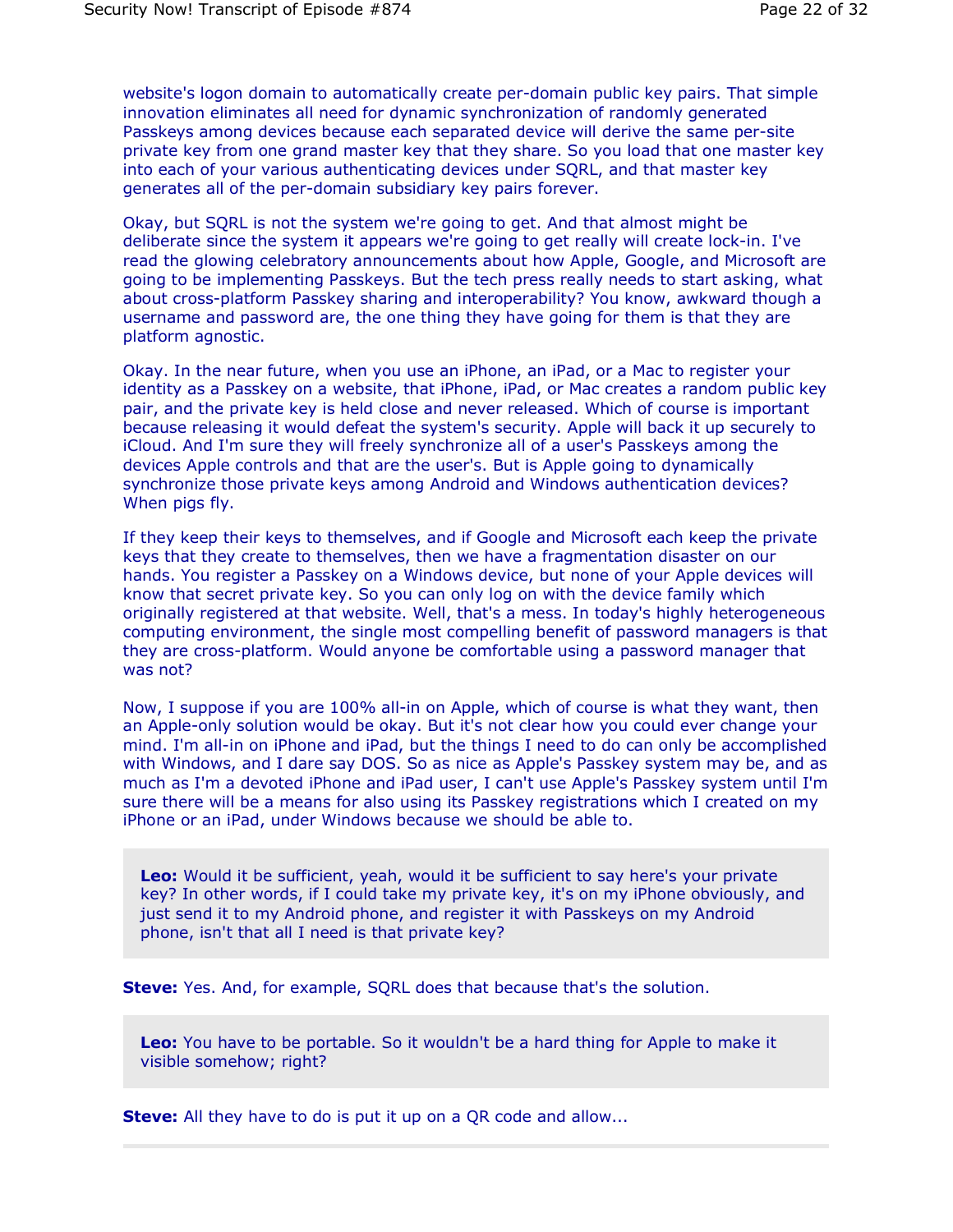**Leo:** What they're going to say is, oh, no, because people don't understand the difference between public and private keys.

**Steve:** Exactly.

**Leo:** In fact, we know that because that's how NFTs keep getting stolen.

**Steve:** Exactly.

**Leo:** And so they're going to give out their private key inadvertently. And then of course the jig is up.

**Steve:** Apple is going to hold this close, they are going to synchronize their devices, and they are never going to allow those keys to be exported.

**Leo:** Do you have but one private key? You wouldn't have - you'd have a private key per person; right?

**Steve:** Per site. No, that's what - that's the difference.

**Leo:** Oh. So it is a large amount of data then.

**Steve:** Yes.

**Leo:** You don't - oh. Why don't they just - is that what SQRL does? I have my key that ultimately...

**Steve:** SQRL was one key.

**Leo:** Yeah. That's what we should do.

**Steve:** I know.

**Leo:** In the long run it could be tattooed on your inner thigh or something. But everybody should have that one private key. That's what I do with PGP.

**Steve:** Wouldn't want it tattooed. That is the SQRL gift...

**Leo:** Yeah, one key.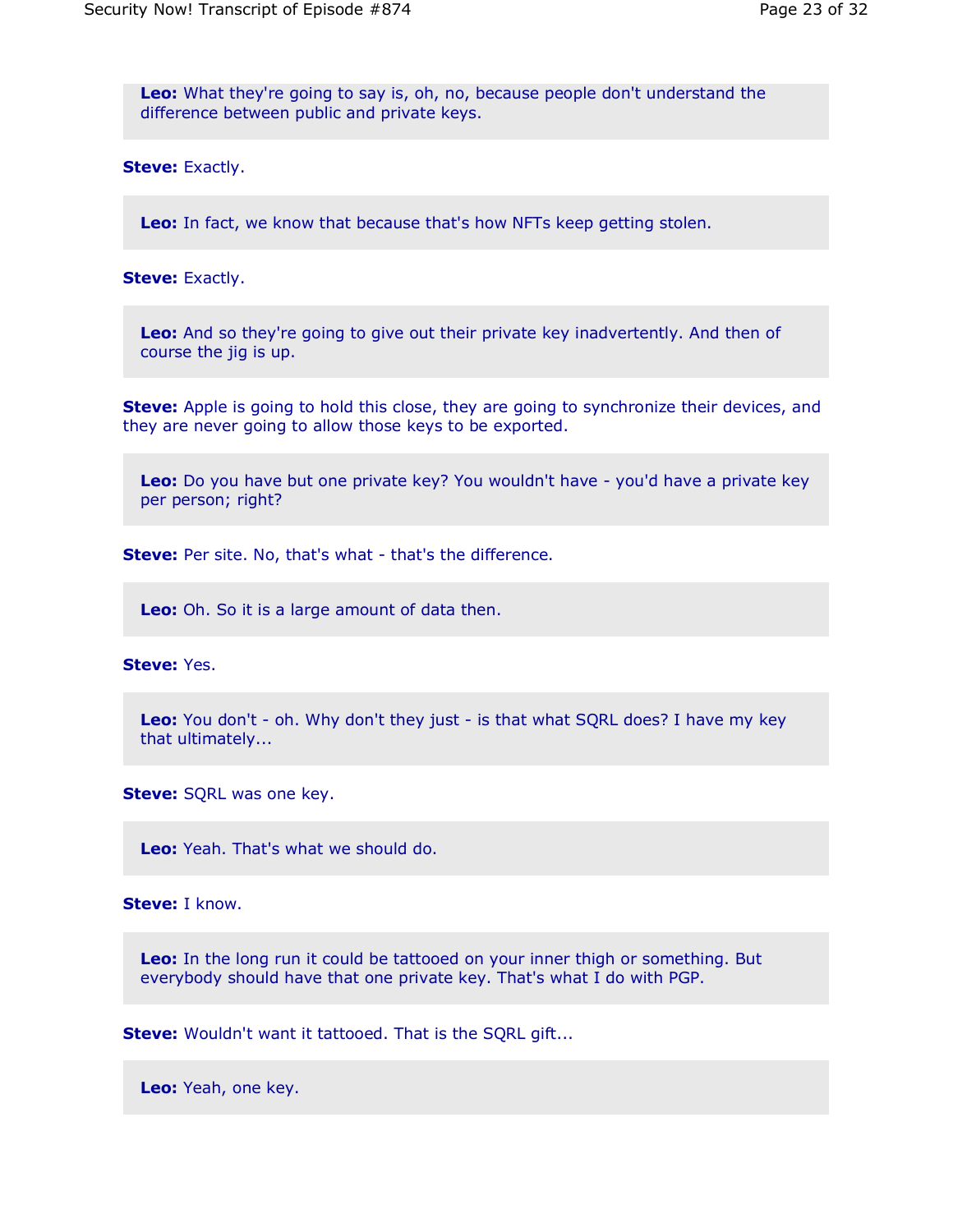**Steve:** ...was one key, and it allowed you to have anonymous, secure, unhackable, anonymous logon everywhere.

**Leo:** Because I'm me. Only I have access to that.

**Steve:** That's right. That's not what FIDO did. FIDO generates them at random.

**Leo:** Oh, that's a mistake.

**Steve:** I know. It's bad.

**Leo:** That's a mistake. Because now you have a - this is just another password system.

**Steve:** That's all it is.

**Leo:** Because now you have a password, which is just...

**Steve:** It is different. The thing that's different is that the dynamic authentication, that the website sends you a challenge which you sign and return. So what that means is all they have is your public key.

**Leo:** Right.

**Steve:** It doesn't matter if it escapes from them. That's the only thing we've achieved with FIDO is that websites can now - remember how many times I said SQRL gives websites no secrets to keep.

**Leo:** Right, right.

**Steve:** That's this.

Leo: It eliminates breach problems. But this still is a terrible...

**Steve:** It is, it's awful.

**Leo:** Why would they solve it that way? It seems so obvious that everybody should have - and then you solve it by if I have multiple accounts, for instance, for tax preparation software, I have multiple accounts because I do my mother's thing; right? My mother's taxes. So I could generate a private key for her that I would keep and a private key for me that I would keep.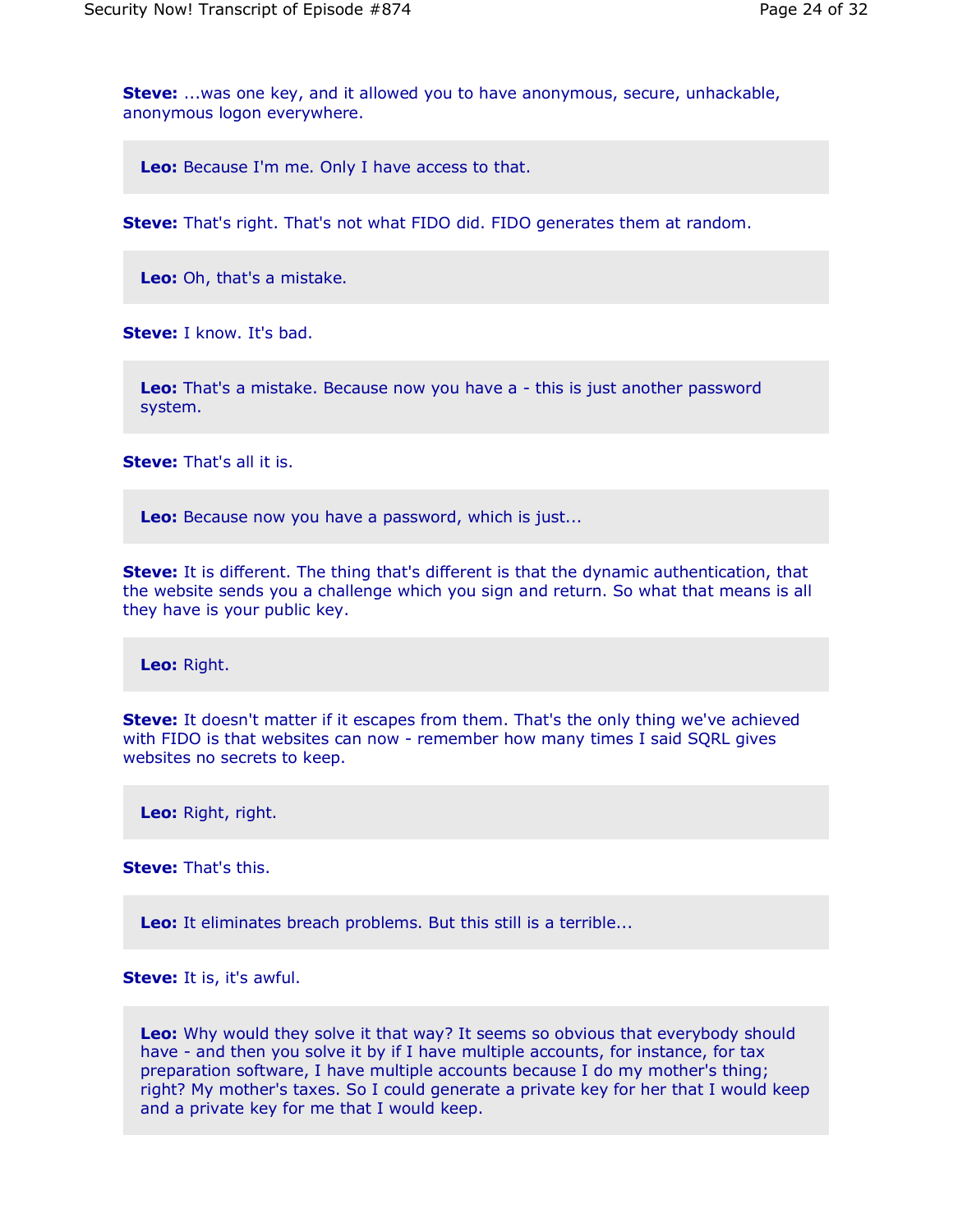**Steve:** Yup.

**Leo:** And I would have then multiple logins to a single site.

**Steve:** Yup.

**Leo:** But I still...

**Steve:** You're describing SQRL.

**Leo:** Yes.

**Steve:** You're describing SORL.

**Leo:** One key per person. I don't understand why that's not obvious.

**Steve:** That's the right solution, and that's not what we got.

**Leo:** I didn't realize that - I should have listened more carefully when you were describing this. I didn't realize Passkeys generated a unique private key for every site and app. That's...

**Steve:** Well, and if you think about it, they have to. Otherwise they'd be giving every site the same public key.

**Leo:** Right.

**Steve:** And that can't happen because then you would have no - you would have no security.

**Leo:** Something unique, yeah. So how do you solve that with FIDO?

**Steve:** Well, the only way to do it is cloud synch. You need cloud synchronization. And so my takeaway from this whole thing is, until Apple, Google, and Microsoft figure out like...

**Leo:** Interoperability.

**Steve:** ...interoperability, do not do this. Wait for a password manager to support this. Because what we need is the same cross-platform capability that we have now with passwords. We need that with...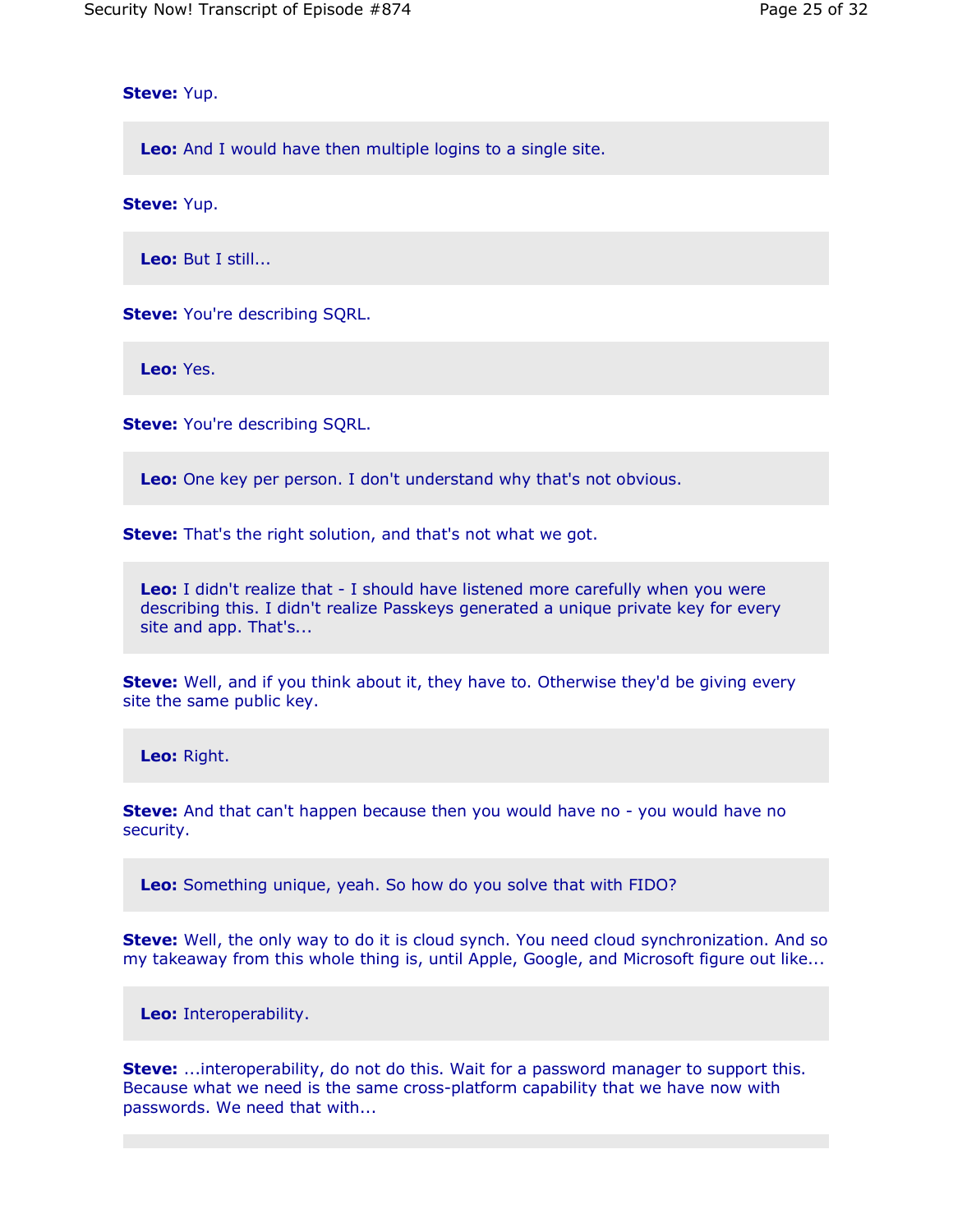**Leo:** Yes. Portability. You need portability.

**Steve:** We need portability, yes.

**Leo:** And by the way, don't blame Apple. This is the FIDO2 spec.

**Steve:** Right, right. I'm not blaming Apple.

**Leo:** No, no, no, some people in the chatroom are. This is not Apple saying - the one thing you could blame Apple is if they decided not to make it portable. Because they could make it portable; right?

**Steve:** Well, we could also blame Apple for not adopting SQRL.

**Leo:** Well, obviously.

**Steve:** Which solves this problem.

**Leo:** They should have done that. Wow. Wow. So I wonder, though, if you're going to use the Passkeys name, which presumably FIDO trademarked...

**Steve:** No, it's not official. It's not an actual name.

Leo: It's not official? Oh, it's just...

**Steve:** No. There's nothing called Passkeys in FIDO.

**Leo:** Okay.

**Steve:** The marketing people said, oh, instead of passwords it's Passkeys.

**Leo:** Passkeys. But there's no requirement.

**Steve:** There's no proprietary ownership of that term.

**Leo:** There's nothing you could say that, oh, if you want - see, they could have trademarked it and said, well, if you want to use the word Passkeys trademark, you've got to have portability. They didn't do it.

**Steve:** Well, remember FIDO began with a dongle; right?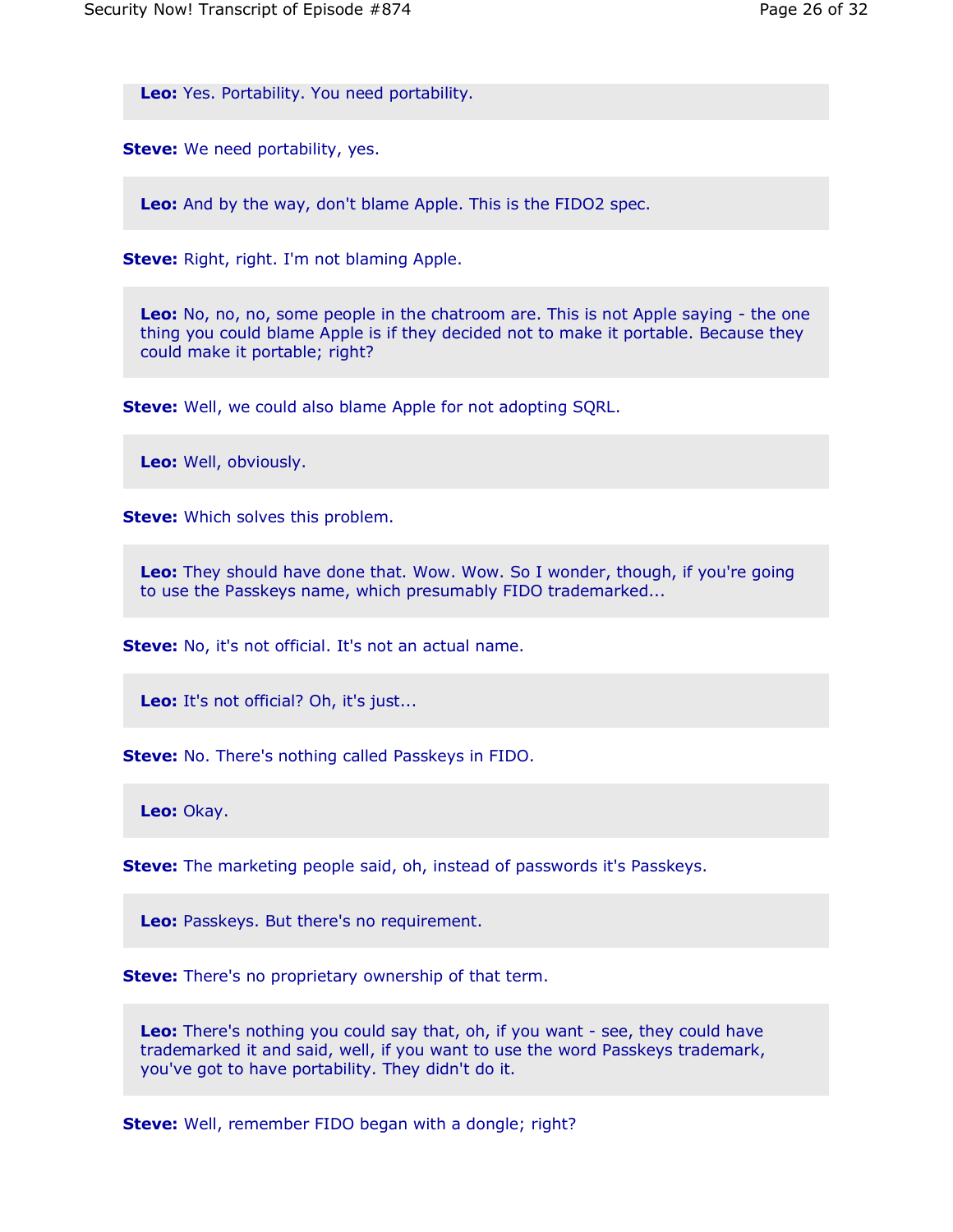**Leo:** Yeah, yeah.

**Steve:** I mean, it was never meant to be like mass, the way it has become. And it's because they backed away from that and said, okay, well, we're not happy about it, but we'll let you use your phone. We don't think it's as good as a token; but we tried to do tokens, and no one bought them.

**Leo:** Nobody's going to buy tokens. We all have phones with strong, I mean, here's the good news, we all have phones with strong biometrics.

**Steve:** Yes, yes, yes.

**Leo:** And Secure Enclave. So they're pretty good. In fact, I would argue, if you just have a YubiKey without biometrics, they make them with biometrics, but if you have one without biometrics, this isn't tied to me. If I lost it, anybody could use it.

**Steve:** No. If the valet got a hold of it by mistake when he was parking your car.

**Leo:** Exactly.

**Steve:** Yup.

**Leo:** Whereas my phone, you know, you could get it, but you'd have to unlock it. And you can't.

**Steve:** Yup. And so the beauty is this leverages all of the work that Apple has done on security and biometrics and privacy. Unfortunately, they adopted FIDO, which is a separate key pair per site. And so you have to synchronize it. You've got to use the cloud. And you don't end up with one key per person, which is what SQRL is.

**Leo:** Yeah. How does SQRL solve this issue of unique public keys?

**Steve:** So I actually have in the notes, I said: "The entire SQRL idea hit me after I had visited one of Dan Bernstein's cryptography site pages." And I have the link: cr.yp.to/ecdh.html. That's elliptic curve Diffie-Hellman. So on that page Dan mentioned that to create - if you scroll down a little bit, you'll see some C code, four lines, or three lines of C code, right there, those three lines.

So he explains, he mentions that to create a private key using his Curve25519, you took any random 256 bits of entropy, turned two specific bits off and one bit on, and you had a valid private key. And from that you could derive its matching public key. What I realized that morning at IHOP when I was working on SpinRite 6.1, it just hit me like a flash of lightning. I realized that, rather than starting with a completely random 256 bits of entropy, we could instead start with a 256-bit hash of a domain name.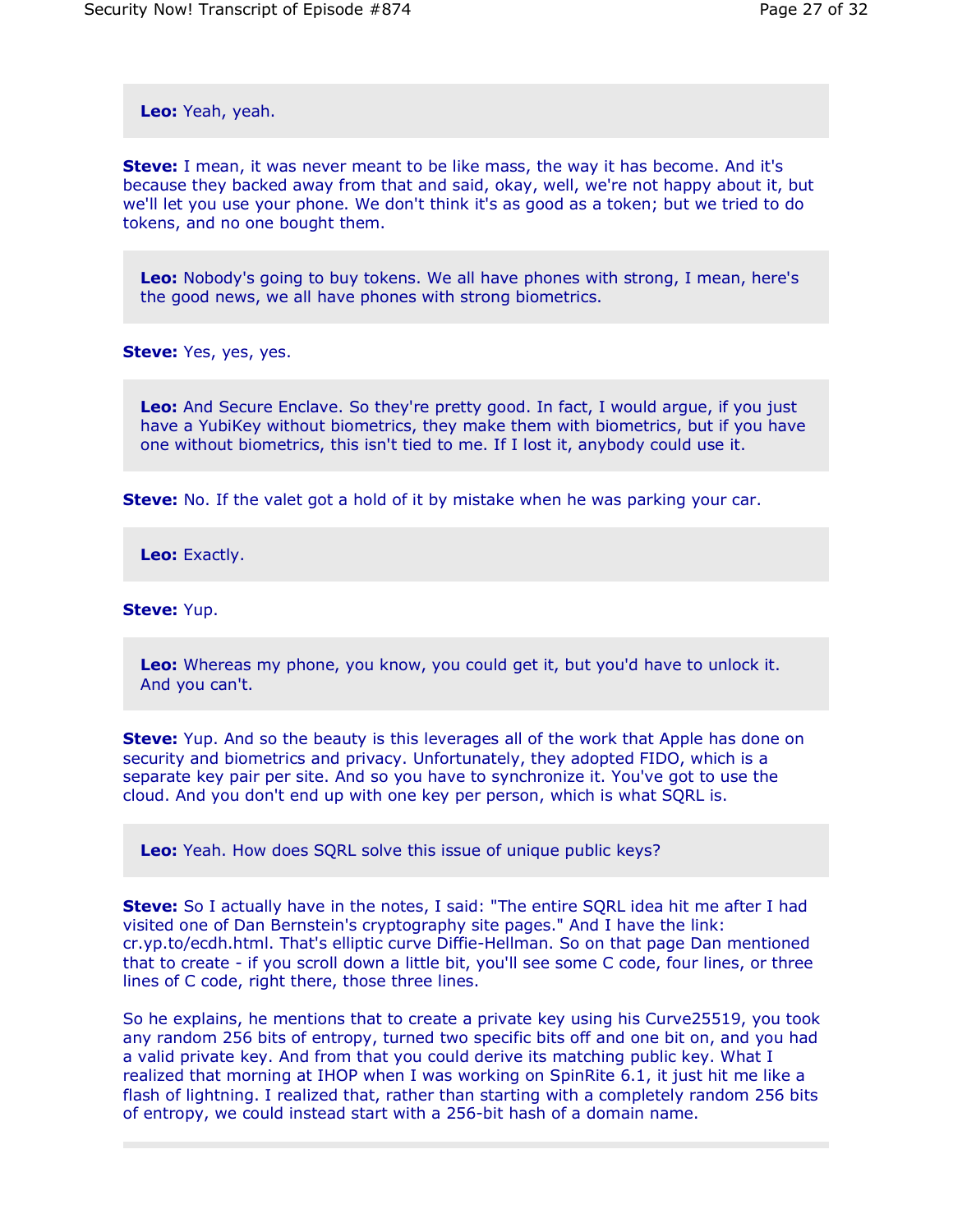**Leo:** Oh, smart.

**Steve:** And turn that into a private key.

**Leo:** Smart.

**Steve:** And that was it.

**Leo:** Yeah, that's brilliant. So each domain has a unique private key.

**Steve:** It automatically gets calculated.

**Leo:** Now, I save that on my end; yes?

**Steve:** Yes.

**Leo:** So we could do the handshake.

**Steve:** Yes. Well, so we hash the domain name. But it's a keyed hash; right? Remember the HMAC is a cryptographic - so it's a keyed hash. So that key is your one thing. Your identity as Leo is the key for the hash. That means that when you hash Amazon.com, and I hash Amazon.com, with our different keys, we get different private keys. So your identity keys the hash of the domain name to create a private key which - and you don't have to store it because it creates it every time you need it. You say, what domain do you want to log onto? And it says, oh, in that case, this is your private key.

**Leo:** It's very simple and fast, yeah.

**Steve:** It's so, yes, I mean, it's just the right answer.

**Leo:** Right. Ah, sigh.

**Steve:** So I guess, if I was guilty of anything, it was of not evangelizing this thing and spending a lot of time pounding on people and being like Stina Ehrensvard.

**Leo:** It would have been a pretty uphill battle.

**Steve:** That was my worry. FIDO already was rolling and had steam. And I was, I mean, I spent seven years on this. And I dropped SpinRite 6.1. And I'm so happy I'm back to SpinRite 6.1 now. But anyway, this is the problem with FIDO2 and with Passkeys. And so my advice would be wait until a third-party independent solution exists. If you start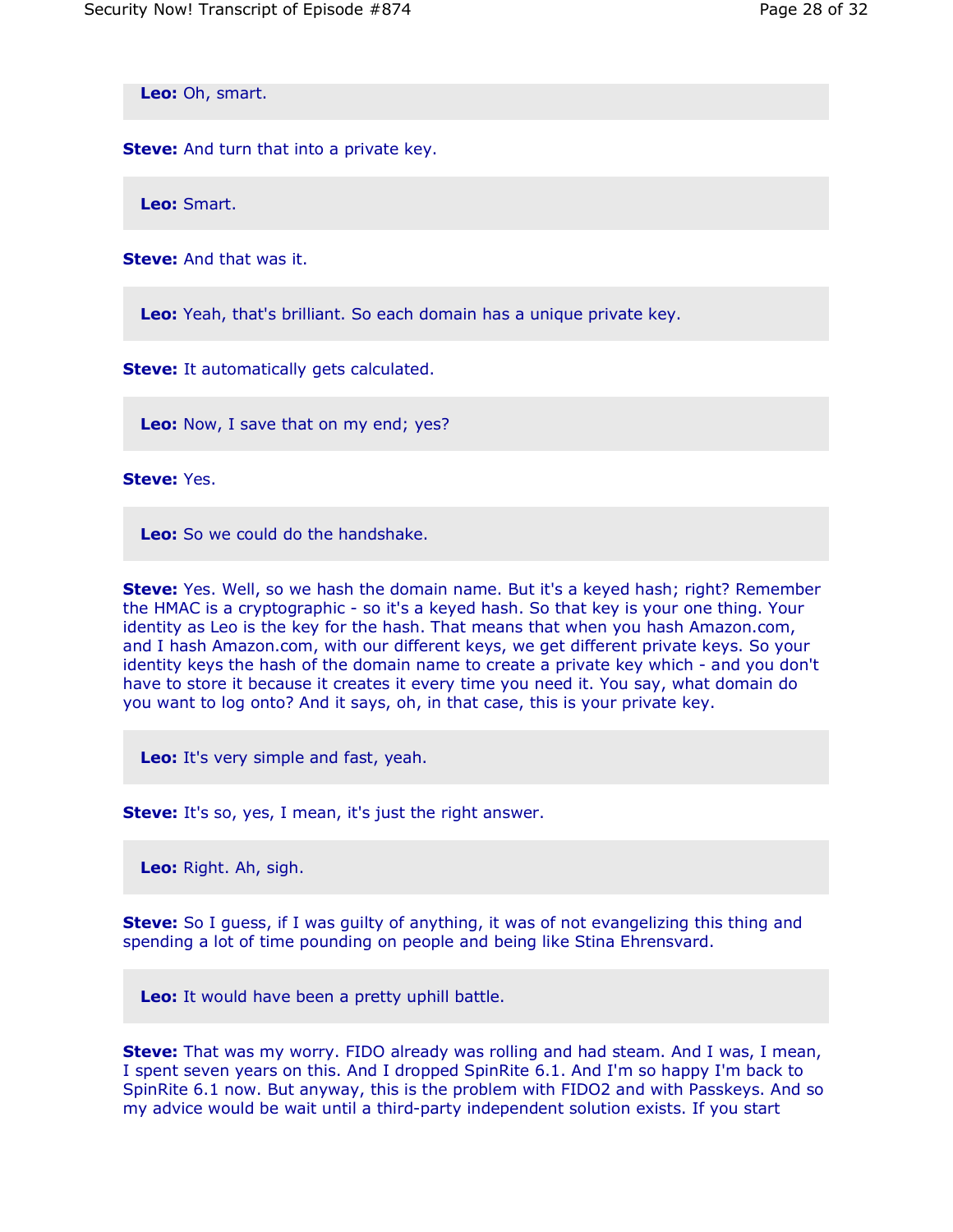creating Passkeys with Apple, unless, I mean, maybe they're going to show the Passkey on a QR code. I don't think so. There's just no way. See, they like this lock-in.

**Leo:** Yeah. Of course. Yeah. They don't want to change a thing.

**Steve:** No. And so it means that when you create, when you register with an account on your iPad, Apple will synchronize it in the same way they do our messages right now. And then your phone will know the Passkey that the iPad generated on the fly and add it to your collection of Passkeys.

**Leo:** Wow.

**Steve:** But you end up with hundreds of them.

**Leo:** Okay, Steve. You're right. The world is wrong, dammit. But this is the world people like you have to live in, I'm sorry to say.

**Steve:** Oh, I love this world.

**Leo:** I'm just going to quickly see if I can convert that long number.

**Steve:** Oh, my goodness. Oh, my goodness.

**Leo:** Number to - install an Emacs package here. Oh, can't find it. Oh, well. Next time.

**Steve:** Next time.

**Leo:** Next time.

**Steve:** Perfect.

**Leo:** I bet Emacs would do it happily.

**Steve:** Wow. I want to hear that. I want to see this.

**Leo:** Lisp has an integer that's called bignum that is not tied to the register size. It can just go and go and go and go.

**Steve:** Wow.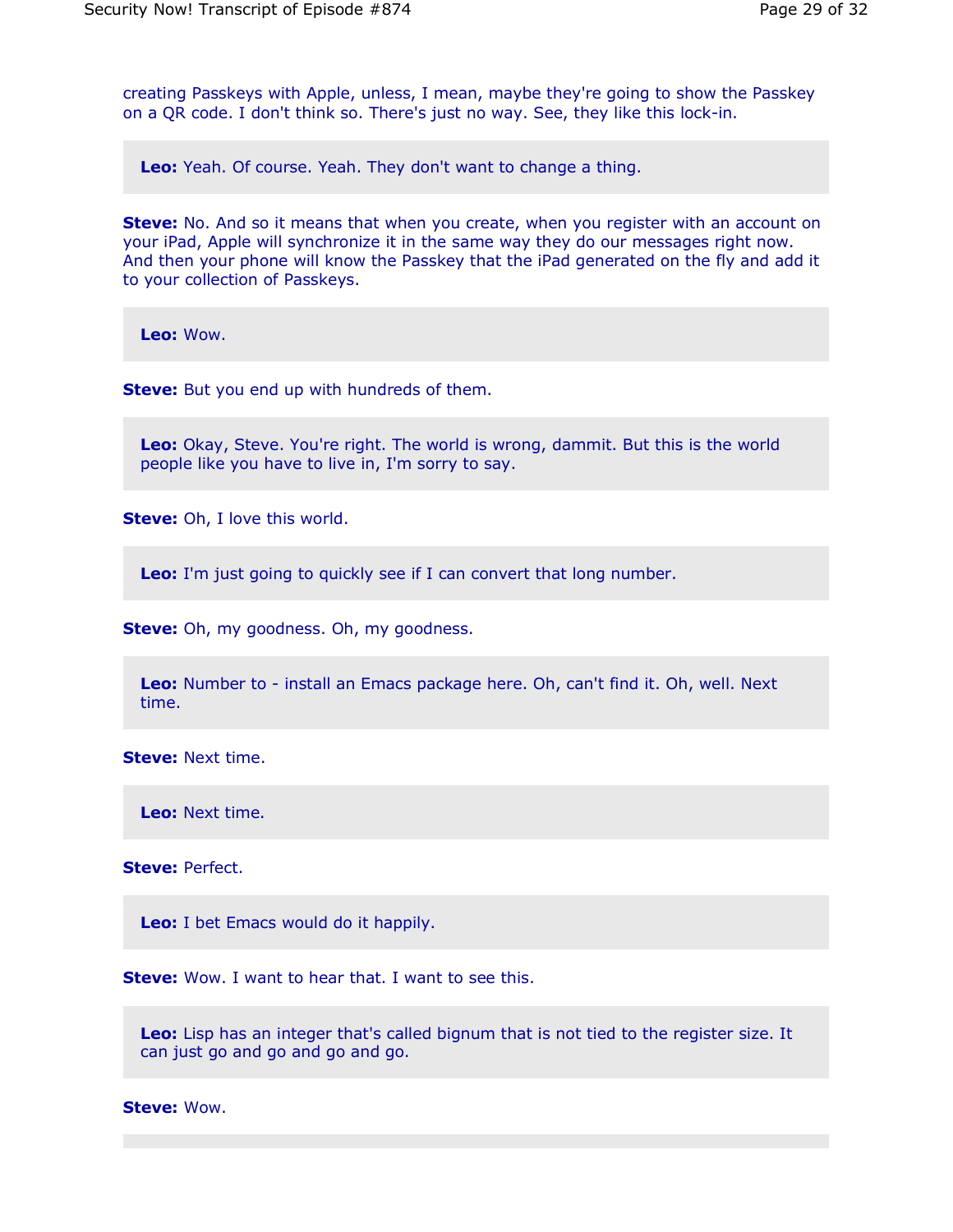**Leo:** It's one thing Lisp does very well. Mr. Gibson, you are the man, and they should have just damn well listened to you about SQRL, gosh darn it. But that's the world we live in.

**Steve:** Yup.

**Leo:** If you wish to hear this show at a 16Kb version...

**Steve:** Sounding like a SQRL.

**Leo:** Sounds like Thomas Edison on a cylinder, or you wish to read along, those are quite nice. Elaine Farris writes those out as we speak. Or the 64Kb audio. Steve's got all of that at his website, GRC.com. Now, while you're at GRC.com, first of all, set aside a few hours because it's a rabbit hole you're going to want to go down. There's all sorts of good stuff, free stuff, things like ShieldsUP!. But there's also his bread and butter, which is called SpinRite, the world's best mass storage maintenance and recovery utility. If you have an SSD or a hard drive, you need SpinRite. 6.0's the current version. Imminently, Steve will be 6.1. If you buy 6.0 now, of course you'll get a free upgrade to 6.1. You'll also be able to participate in the ongoing development, which I say that, it's pretty much done, I think; right? I mean, just a few little I's to dot.

**Steve:** All the hard stuff is behind us, and now it's a matter of sort of regluing the front end to the new back end. And that's what I'm in the process of doing.

**Leo:** Do not use wallpaper paste. That's all I'm saying. You should go to GRC.com, get SpinRite, support Steve and, by the way, get a great tool that will be very useful to you down the road. We have a show at our website, shows, 64Kb audio and video actually at TWiT.tv/sn. There's also a YouTube channel. So if you want to share it, for instance, if you heard something, and you said, you know, somebody's got to hear this, you can go to that YouTube channel and just get that little snippet.

There's also, of course, it's a podcast so you can just go to any podcast player and subscribe. Search for Security Now!, you should be able to find it. And that way you'll get it automatically every Tuesday, the minute we're done here. We record the show 1:30 Pacific, that's 4:30 Eastern, 20:30 UTC. You can watch us do it, live.twit.tv. There's audio and video streams there. People who watch live often like to chat live. We have a wonderful chatroom where they're all talking about what you're talking about.

**Steve:** And just to follow up, the one reason you can't use one key for all your sites is then you lose anonymity.

**Leo:** Oh, yes. Good point.

**Steve:** It would be trackable totally.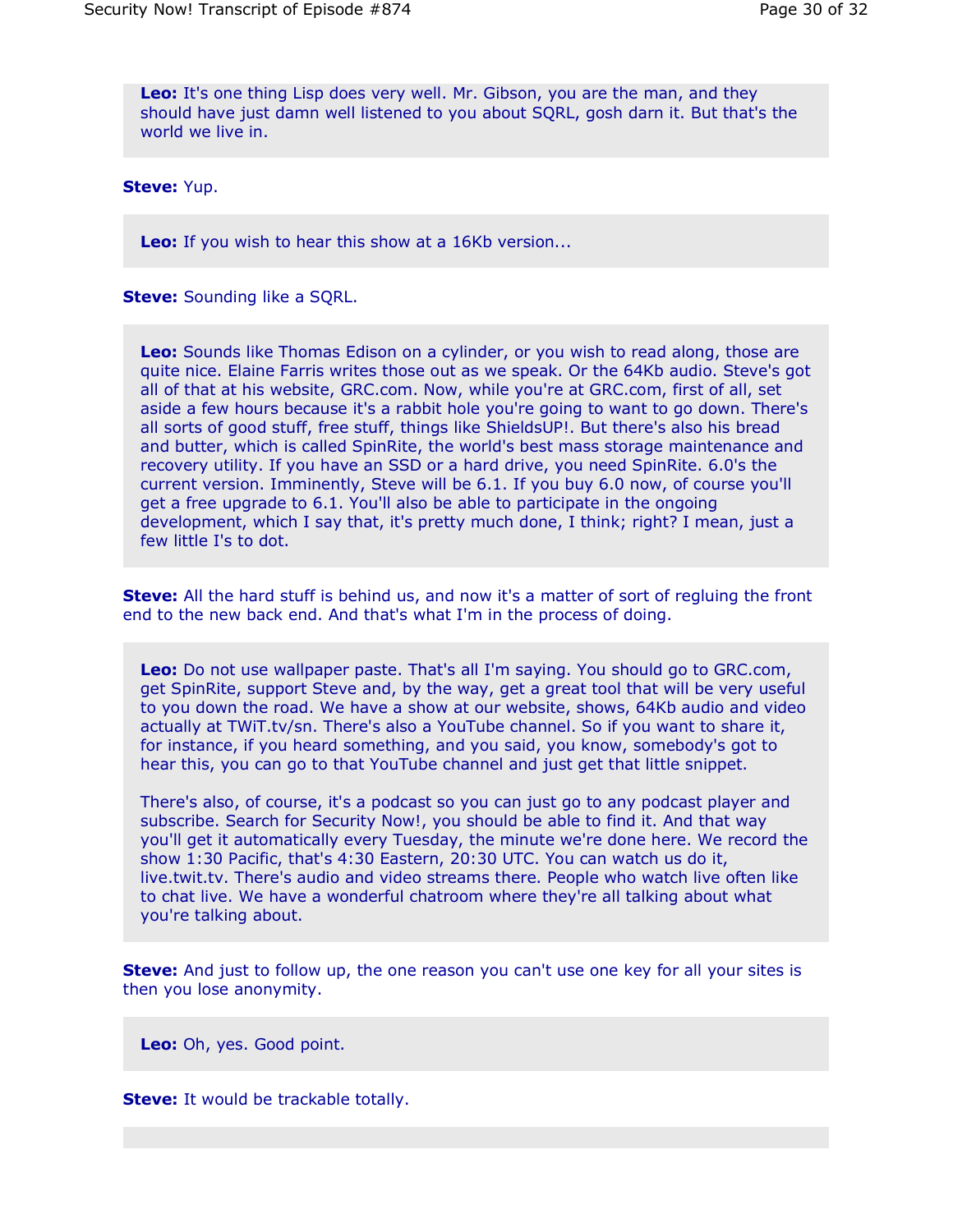$\overline{1}$ 

**Leo:** Excellent point.

**Steve:** From one website to the next.

**Leo:** Yes.

**Steve:** That's why they create them randomly.

**Leo:** Yeah. That makes perfect sense. But you solved it. You do have, though, the burden of keeping a vault with all of those numbers in it. And that's why you have cloud. But those things can be leaked without harm, right, because no one else has the private key.

**Steve:** Correct.

**Leo:** Yeah. Well, that's it, Steve. Are you watching any good TV?

**Steve:** You know, we're currently watching "The Good Doctor."

**Leo:** Yeah. That goes a long time because it was the original one, and then they made "The Good Doctor," so you've got many, many episodes, yeah.

**Steve:** And it's by the creator of "House," and of course "House" was a classic series.

**Leo:** Good, good.

**Steve:** So, yeah, we're watching that, and we've got a backlog of things. Everyone is saying that "The Lincoln Lawyer" on Netflix is really good.

**Leo:** Ah. I loved the movie.

**Steve:** I did, too.

 $\mathsf{r}$ 

**Leo:** Yeah. I'll have to look at that, okay.

**Steve:** And so apparently the series is worth doing.

**Leo:** Excellent. Excellent. I always ask Steve.